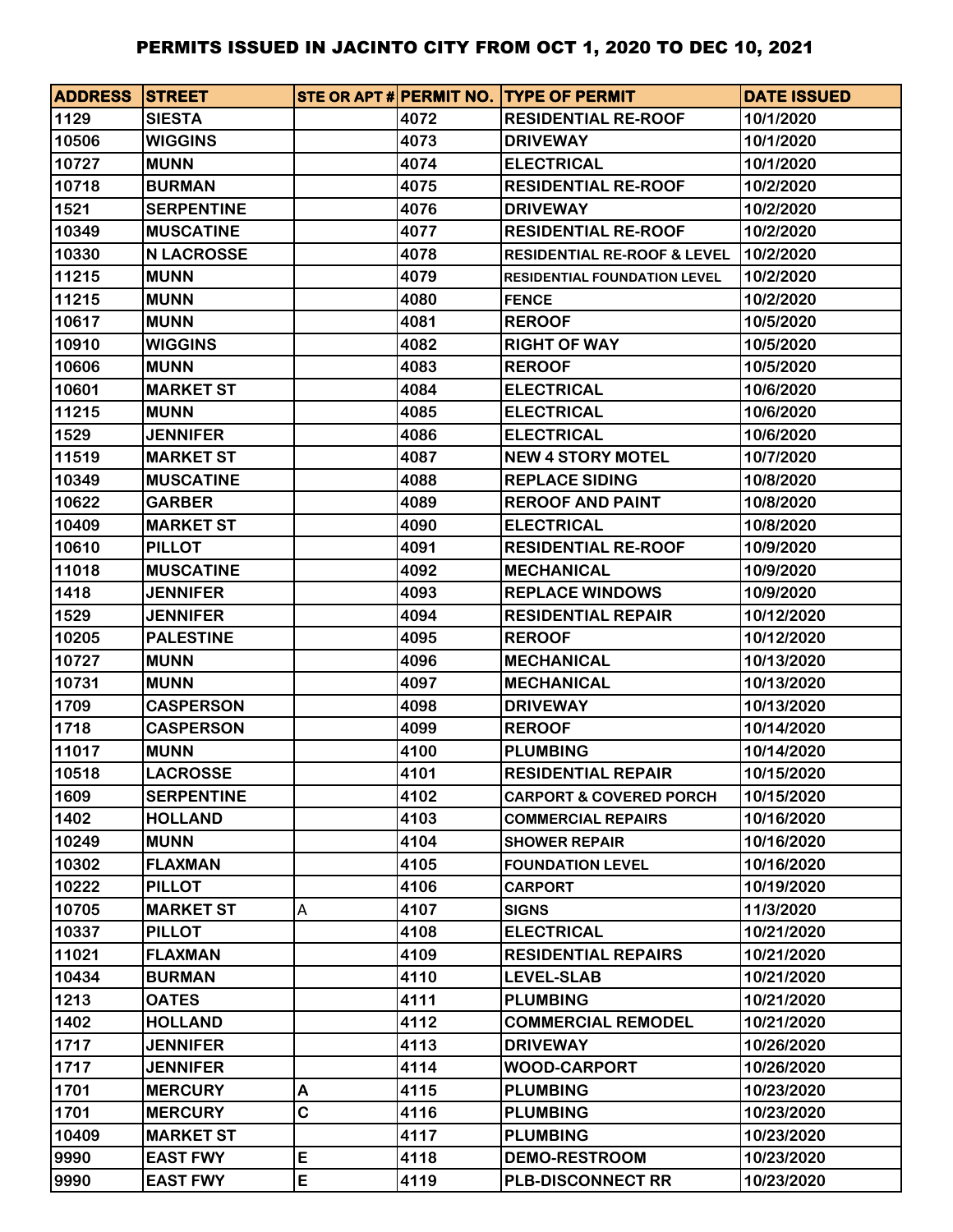| 11519 | <b>MARKET ST</b> | A   | 4120 | <b>PLUMBING</b>                        | 10/26/2020 |
|-------|------------------|-----|------|----------------------------------------|------------|
| 10314 | <b>EAST FWY</b>  |     | 4121 | <b>SIGN</b>                            | 11/2/2020  |
| 10206 | <b>PALESTINE</b> |     | 4122 | <b>PLUMBING</b>                        | 10/27/2020 |
| 10206 | <b>PALESTINE</b> |     | 4123 | <b>RESIDENTIAL RE-ROOF</b>             | 10/27/2020 |
| 931   | <b>MERCURY</b>   | A   | 4124 | <b>ELECTRICAL</b>                      | 10/30/2020 |
| 931   | <b>MERCURY</b>   | B   | 4125 | <b>ELECTRICAL</b>                      | 10/30/2020 |
| 11021 | <b>BURMAN</b>    |     | 4126 | <b>FENCE</b>                           | 10/30/2020 |
| 10434 | <b>MUSCATINE</b> |     | 4127 | <b>GRADE/FILL DIRT</b>                 | 10/30/2020 |
| 1628  | <b>CHAZEN</b>    |     | 4128 | <b>FENCE</b>                           | 10/30/2020 |
| 11025 | <b>MUSCATINE</b> |     | 4129 | <b>RESIDENTIAL REPAIR &amp; LEVEL</b>  | 10/30/2020 |
| 10522 | <b>CHADWICK</b>  |     | 4130 | <b>MECHANICAL</b>                      | 10/30/2020 |
| 10249 | <b>MUNN</b>      |     | 4131 | <b>PLUMBING</b>                        | 11/2/2020  |
| 931   | <b>MERCURY</b>   | A   | 4132 | <b>PLUMBING</b>                        | 11/2/2020  |
| 10206 | <b>PALESTINE</b> |     | 4133 | <b>RESIDENTIAL - REMODEL</b>           | 11/2/2020  |
| 10138 | <b>BURMAN</b>    |     | 4134 | <b>WOOD BACK PATIO</b>                 | 11/2/2020  |
| 10206 | <b>PALESTINE</b> |     | 4135 | <b>ELECTRICAL</b>                      | 11/2/2020  |
| 10434 | <b>BURMAN</b>    |     | 4136 | <b>RESIDENTIAL - REMODEL</b>           | 11/3/2020  |
| 10901 | <b>MARKET ST</b> |     | 4137 | <b>ELECTRICAL</b>                      | 11/3/2020  |
| 1402  | <b>HOLLAND</b>   |     | 4138 | <b>MECHANICAL</b>                      | 11/3/2020  |
| 11519 | <b>MARKET ST</b> |     | 4139 | <b>ELECTRICAL</b>                      | 11/4/2020  |
| 10101 | <b>MUNN</b>      |     | 4140 | <b>PLUMBING</b>                        | 11/4/2020  |
| 10804 | <b>PALESTINE</b> | 1/2 | 4141 | <b>PLUMBING</b>                        | 11/4/2020  |
| 10417 | N OSWEGO         |     | 4142 | <b>FRONT PORCH &amp; PORTE-COCHERE</b> | 11/4/2020  |
| 1237  | <b>SIESTA</b>    |     | 4143 | <b>CARPORT-WOODEN &amp; FRONT META</b> | 11/5/2020  |
| 10714 | <b>PILLOT</b>    |     | 4144 | <b>NEW RESIDENTIAL - BUILDING</b>      | 11/5/2020  |
| 10314 | <b>PALESTINE</b> |     | 4145 | <b>IMECHANICAL</b>                     | 11/5/2020  |
| 11513 | <b>LANE</b>      |     | 4146 | <b>ELECTRICAL</b>                      | 11/5/2020  |
| 10613 | <b>OSWEGO</b>    |     | 4147 | <b>DEMOLITION</b>                      | 11/5/2020  |
| 10601 | <b>MARKET</b>    |     | 4148 | <b>ELECTRICAL</b>                      | 11/6/2020  |
| 10517 | <b>MUSCATINE</b> |     | 4149 | <b>RESIDENTIAL REPAIRS &amp; RE-RO</b> | 11/6/2020  |
| 10302 | <b>MUNN</b>      |     | 4150 | <b>DRIVEWAY</b>                        | 11/6/2020  |
| 1405  | <b>BELIN</b>     |     | 4151 | <b>PLUMBING</b>                        | 11/6/2020  |
| 10241 | <b>FLAXMAN</b>   |     | 4152 | <b>CHAINLINK FENCE-GATE</b>            | 11/6/2020  |
| 11025 | <b>MUSCATINE</b> |     | 4153 | <b>SIDING AND FLOORING</b>             | 11/9/2020  |
| 10810 | <b>MUNN</b>      |     | 4154 | <b>GRADE/FILL DIRT</b>                 | 11/9/2020  |
| 10818 | <b>MUNN</b>      |     | 4155 | <b>GRADE/FILL DIRT</b>                 | 11/9/2020  |
| 10629 | <b>WIGGINS</b>   |     | 4156 | <b>FENCE</b>                           | 11/9/2020  |
| 10611 | <b>PALESTINE</b> |     | 4157 | <b>COMMERCIAL REMODEL</b>              | 11/9/2020  |
| 1522  | <b>CHESTON</b>   |     | 4158 | <b>REPLACE SIDING</b>                  | 11/9/2020  |
| 10910 | <b>WIGGINS</b>   |     | 4159 | <b>PLUMBING</b>                        | 11/9/2020  |
| 9990  | <b>EAST FWY</b>  | E   | 4173 | FIRE PROTECTION(1 SPRINKLER            | 11/9/2020  |
| 10521 | <b>PILLOT</b>    |     | 4174 | <b>FENCE</b>                           | 11/10/2020 |
| 10714 | <b>PILLOT</b>    |     | 4175 | <b>WATER &amp; SEWER DISCONNECT</b>    | 11/10/2020 |
| 1210  | <b>DACUS</b>     |     | 4187 | <b>REPLACE SIDING</b>                  | 11/10/2020 |
| 1521  | <b>JENNIFER</b>  |     | 4188 | <b>RESIDENTIAL RE-ROOF</b>             | 11/10/2020 |
| 11020 | <b>BURMAN</b>    |     | 4191 | <b>PLUMBING</b>                        | 11/11/2020 |
| 1717  | <b>JENNIFER</b>  |     | 4224 | <b>ELECTRICAL</b>                      | 11/12/2020 |
| 10325 | N OSWEGO         |     | 4228 | <b>PLUMBING</b>                        | 11/12/2020 |
| 10326 | <b>WIGGINS</b>   |     | 4239 | <b>ELECTRICAL</b>                      | 11/12/2020 |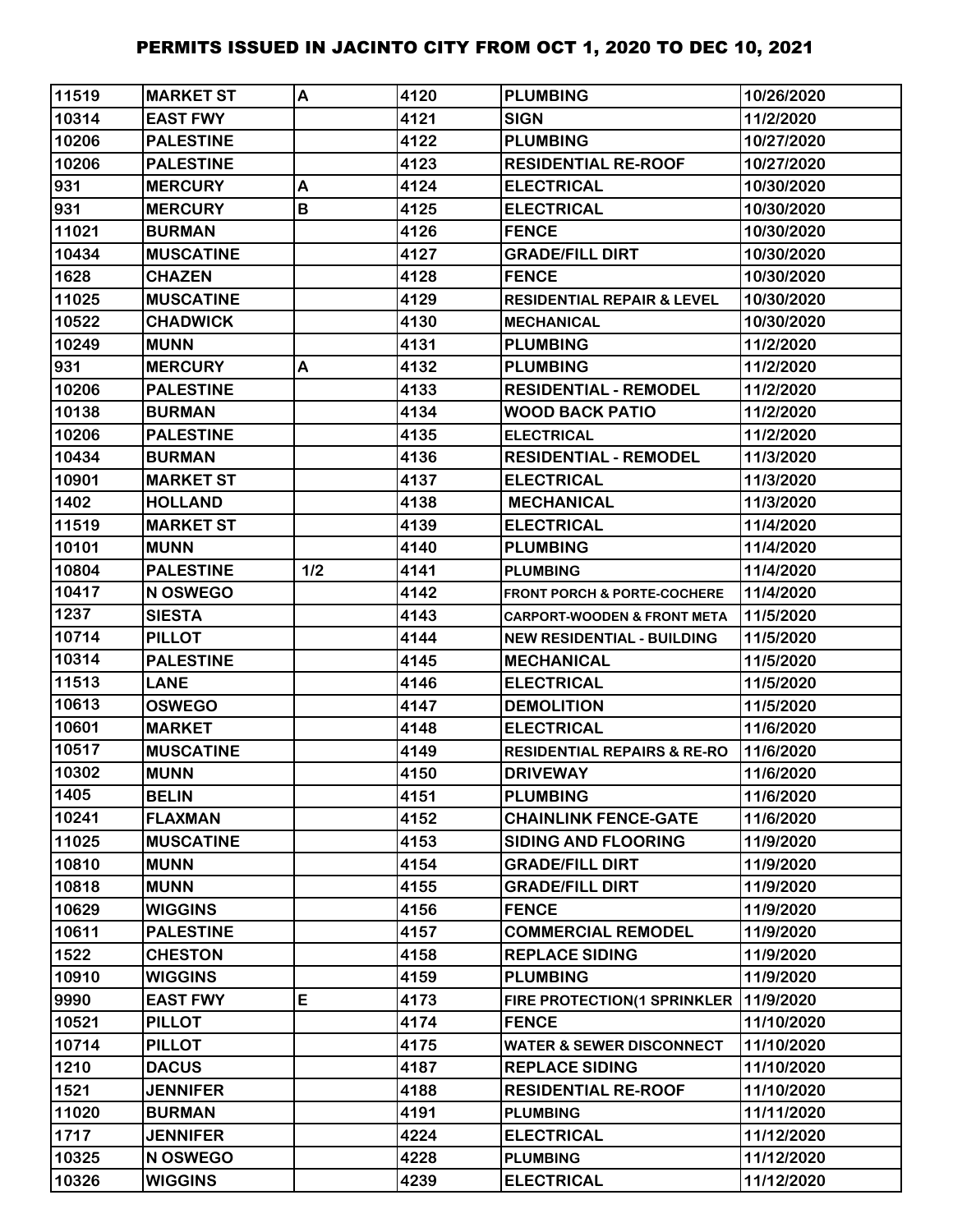| 10714 | <b>PILLOT</b>    |   | 4246  | <b>DEMOLITION</b>                    | 11/13/2020 |
|-------|------------------|---|-------|--------------------------------------|------------|
| 10137 | <b>MUNN</b>      |   | 10001 | <b>ELECTRICAL</b>                    | 11/16/2020 |
| 10129 | <b>WIGGINS</b>   |   | 10002 | <b>FENCE</b>                         | 11/17/2020 |
| 10726 | <b>PILLOT</b>    |   | 10003 | <b>PLUMBING</b>                      | 11/17/2020 |
| 1622  | <b>CHESTON</b>   |   | 10004 | <b>PLUMBING</b>                      | 11/16/2020 |
| 10433 | <b>MUNN</b>      |   | 10005 | <b>RESIDENTIAL REPAIRS</b>           | 11/17/2020 |
| 10827 | <b>MUNN</b>      |   | 10006 | <b>ACCESSORY BUILDING-SHED</b>       | 11/17/2020 |
| 10229 | <b>CHADWICK</b>  |   | 10007 | <b>WOOD FENCE</b>                    | 11/17/2020 |
| 10934 | <b>LACROSSE</b>  |   | 10008 | <b>PLUMBING</b>                      | 11/17/2020 |
| 1211  | <b>MERCURY</b>   |   | 10009 | <b>FENCE AND BOLLARDS</b>            | 11/17/2020 |
| 1706  | <b>BELIN</b>     |   | 10010 | <b>CARPORT-WOOD</b>                  | 11/17/2020 |
| 10417 | N OSWEGO         |   | 10011 | <b>RESIDENTIAL RE-ROOF</b>           | 11/18/2020 |
| 10726 | <b>PILLOT</b>    |   | 10012 | <b>PLUMBING</b>                      | 11/18/2020 |
| 11215 | <b>MUNN</b>      |   | 10013 | <b>PLUMBING</b>                      | 11/18/2020 |
| 10942 | <b>VERANO</b>    |   | 10014 | <b>RESIDENTIAL REPAIRS</b>           | 11/18/2020 |
| 10434 | <b>MUSCATINE</b> |   | 10015 | <b>DRIVEWAY</b>                      | 11/19/2020 |
| 10610 | <b>CHADWICK</b>  |   | 10016 | LEVEL BLK & BASE FOUNDATI 11/19/2020 |            |
| 11110 | <b>MUSCATINE</b> |   | 10017 | <b>ACCESSORY BUILDING</b>            | 11/19/2020 |
| 10714 | <b>PILLOT</b>    |   | 10018 | <b>PLUMBING</b>                      | 11/19/2020 |
| 10410 | <b>NORVIC</b>    |   | 10019 | SOLAR PANEL INSTALLATION 11/20/2021  |            |
| 10410 | <b>NORVIC</b>    |   | 10020 | <b>ELECTRICAL</b>                    | 1/20/2021  |
| 11515 | <b>MARKET ST</b> |   | 10021 | <b>ELECTRICAL</b>                    | 11/20/2020 |
| 10206 | <b>MUNN</b>      |   | 10022 | <b>LEVEL</b>                         | 11/20/2020 |
| 1611  | <b>JENNIFER</b>  |   | 10023 | <b>WOOD FENCE</b>                    | 11/20/2020 |
| 1511  | <b>KERBEY</b>    |   | 10024 | <b>REPLACE SIDING</b>                | 11/23/2020 |
| 10213 | <b>NORVIC</b>    |   | 10025 | <b>ELECTRICAL</b>                    | 11/23/2020 |
| 10434 | <b>MUSCATINE</b> |   | 10026 | 2 GATES                              | 11/23/2020 |
| 10122 | <b>FAIRFAX</b>   |   | 10027 | <b>ELECTRICAL</b>                    | 11/23/2020 |
| 1418  | <b>HOLLAND</b>   |   | 10028 | <b>GRADE/FILL DIRT</b>               | 11/23/2020 |
| 1702  | <b>BELIN</b>     |   | 10029 | <b>REPLACE SIDING</b>                | 11/23/2020 |
| 1422  | <b>JENNIFER</b>  |   | 10030 | <b>RESIDENTIAL RE-ROOF</b>           | 11/24/2020 |
| 10510 | <b>BURMAN</b>    |   | 10031 | <b>PLUMBING</b>                      | 11/24/2020 |
| 1421  | <b>JENNIFER</b>  |   | 10032 | <b>RESIDENTIAL REPAIRS</b>           | 11/24/2020 |
| 1702  | <b>CHAZEN</b>    |   | 10033 | <b>FENCE</b>                         | 11/25/2020 |
| 10125 | <b>NORVIC</b>    |   | 10034 | <b>RESIDENTIAL REPAIRS</b>           | 11/25/2020 |
| 10810 | <b>LANE</b>      | 5 | 10035 | <b>PLUMBING</b>                      | 11/30/2020 |
| 1434  | <b>BELIN</b>     |   | 10036 | <b>DRIVEWAY</b>                      | 11/30/2020 |
| 11012 | <b>BURMAN</b>    |   | 10037 | <b>GRADE/FILL DIRT</b>               | 11/30/2020 |
| 10129 | <b>PILLOT</b>    |   | 10038 | <b>RESIDENTIAL RE-ROOF</b>           | 12/1/2020  |
| 10333 | <b>LANE</b>      |   | 10039 | <b>PLUMBING</b>                      | 12/2/2020  |
| 11617 | <b>LORD</b>      |   | 10040 | <b>ELECTRICAL</b>                    | 12/2/2020  |
| 11407 | <b>MUNN</b>      |   | 10041 | <b>RESIDENTIAL ADDITION</b>          | 12/3/2020  |
| 11407 | <b>MUNN</b>      |   | 10042 | PARTIAL DEMOLITION                   | 12/3/2020  |
| 10421 | <b>NORVIC</b>    |   | 10043 | <b>RESIDENTIAL RE-ROOF</b>           | 12/3/2020  |
| 11602 | <b>OGLESBY</b>   |   | 10044 | <b>CARPORT</b>                       | 12/3/2020  |
| 10402 | <b>MUSCATINE</b> |   | 10045 | <b>RESIDENTIAL RE-ROOF</b>           | 12/7/2020  |
| 10617 | <b>MUSCATINE</b> |   | 10046 | <b>RESIDENTIAL REPAIRS</b>           | 12/7/2020  |
| 931   | <b>MERCURY</b>   |   | 10047 | <b>COMMERCIAL REMODEL</b>            | 12/7/2020  |
| 11025 | <b>BURMAN</b>    |   | 10048 | <b>FENCE</b>                         | 12/7/2020  |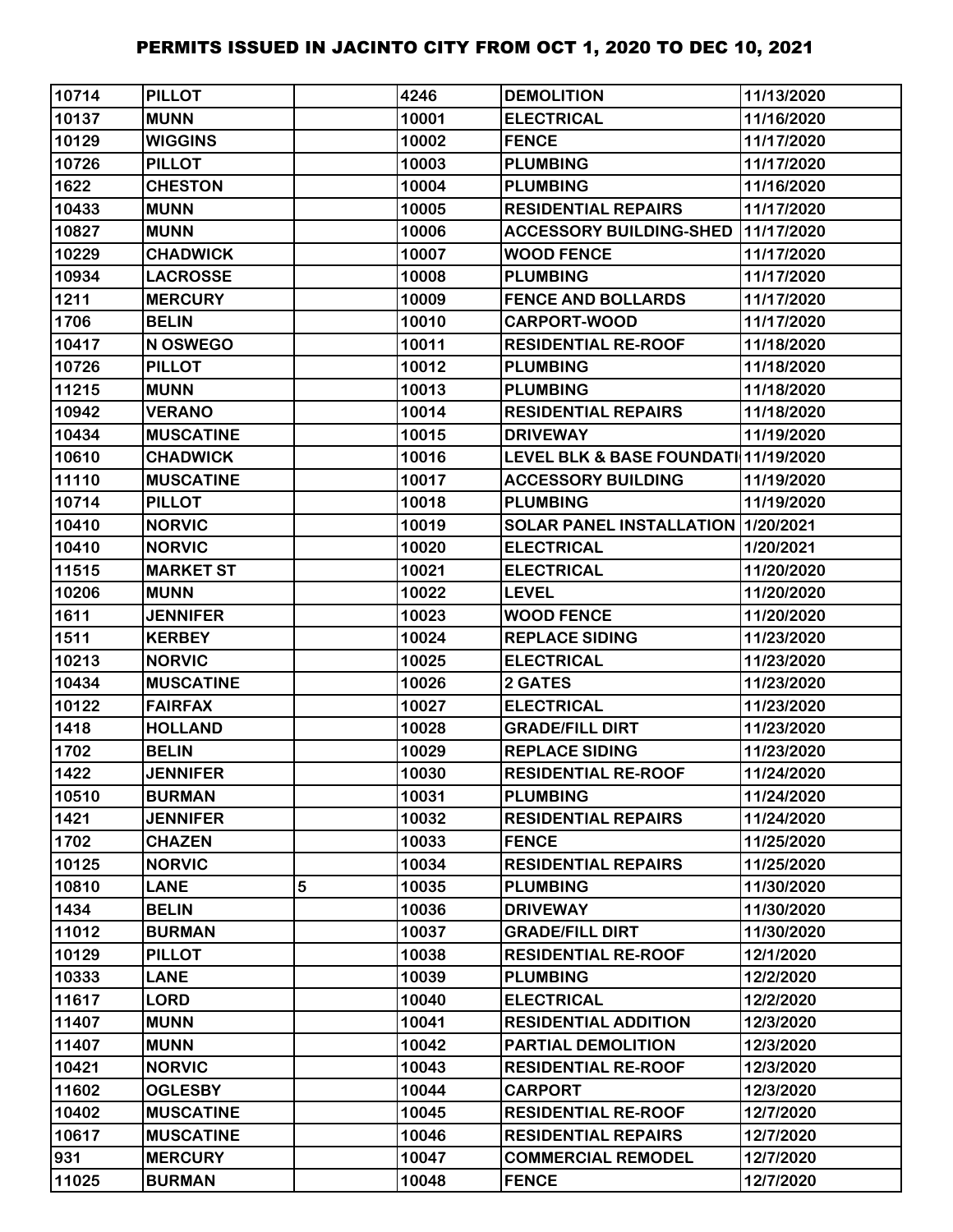| 10630 | <b>FLAXMAN</b>   | 10049 | <b>PLUMBING</b>                          | 12/8/2020  |
|-------|------------------|-------|------------------------------------------|------------|
| 1409  | <b>JENNIFER</b>  | 10050 | <b>PLUMBING</b>                          | 12/8/2020  |
| 10433 | <b>MUNN</b>      | 10051 | <b>PLUMBING</b>                          | 12/9/2020  |
| 10502 | <b>FLAXMAN</b>   | 10052 | <b>ELECTRICAL</b>                        | 12/10/2020 |
| 11301 | <b>MARKET</b>    | 10053 | <b>ELECTRICAL</b>                        | 12/14/2020 |
| 10910 | <b>WIGGINS</b>   | 10054 | <b>ELECTRICAL</b>                        | 12/14/2020 |
| 10730 | <b>NORVIC</b>    | 10055 | <b>RESIDENTIAL RE-ROOF</b>               | 12/14/2020 |
| 11025 | <b>BURMAN</b>    | 10056 | <b>FENCE</b>                             | 12/14/2020 |
| 10326 | <b>WIGGINS</b>   | 10057 | <b>PLUMBING</b>                          | 12/14/2020 |
| 10714 | <b>PILLOT</b>    | 10058 | <b>MECHANICAL</b>                        | 12/15/2020 |
| 1706  | <b>BELIN</b>     | 10059 | <b>DRIVEWAY</b>                          | 12/15/2020 |
| 10524 | <b>MUSCATINE</b> | 10060 | <b>RESIDENTIAL REPAIRS</b>               | 12/15/2020 |
| 10731 | <b>MUNN</b>      | 10061 | <b>ELECTRICAL</b>                        | 12/15/2020 |
| 10714 | <b>PILLOT</b>    | 10062 | <b>ELECTRICAL</b>                        | 12/16/2020 |
| 10714 | <b>PILLOT</b>    | 10063 | <b>MECHANICAL</b>                        | 12/16/2020 |
| 1402  | <b>HOLLAND</b>   | 10064 | <b>PLUMBING</b>                          | 12/16/2020 |
| 10433 | <b>MUNN</b>      | 10065 | <b>RES.-REM:LAUNDRY ROOM &amp; BR</b>    | 12/17/2020 |
| 10722 | <b>BURMAN</b>    | 10066 | <b>RE-ROOF</b>                           | 12/18/2020 |
| 10330 | <b>MUSCATINE</b> | 10067 | <b>CARPORT-METAL</b>                     | 12/18/2020 |
| 10209 | <b>CHADWICK</b>  | 10068 | <b>BACK PORCH</b>                        | 12/18/2020 |
| 11009 | <b>WIGGINS</b>   | 10069 | <b>LEVEL</b>                             | 12/18/2020 |
| 10525 | <b>BURMAN</b>    | 10070 | <b>DEMOLITION-SHED/GARAGE</b>            | 12/18/2020 |
| 10722 | <b>NORVIC</b>    | 10071 | <b>RESIDENTIAL REPAIRS-GARAGE</b>        | 12/18/2020 |
| 10614 | <b>WIGGINS</b>   | 10072 | <b>WOOD FENCE</b>                        | 12/23/2020 |
| 10913 | <b>INVIERNO</b>  | 10073 | RESIDENTIAL REPAIRS & REROO   12/28/2020 |            |
| 10126 | <b>NORVIC</b>    | 10074 | <b>DEMO &amp; NEW SHED ON BLKS</b>       | 12/28/2020 |
| 11009 | <b>LACROSSE</b>  | 10075 | RES. REPAIRS(SHEETROCK&FLOO              | 12/28/2020 |
| 10406 | <b>MUSCATINE</b> | 10076 | <b>REROOF</b>                            | 12/29/2020 |
| 10317 | <b>FAIRFAX</b>   | 10077 | RES. REPAIRS(REPLACE FRONT               | 12/30/2020 |
| 11022 | <b>BURMAN</b>    | 10078 | <b>RES- REMODEL (BATHROOM &amp; L</b>    | 12/31/2020 |
| 11022 | <b>BURMAN</b>    | 10079 | <b>PLUMBING</b>                          | 12/31/2020 |
| 10809 | <b>VERANO</b>    | 10080 | RES REMODEL (SOLAR PANEL 12/31/2020      |            |
| 10809 | <b>VERANO</b>    | 10081 | <b>ELECTRICAL</b>                        | 12/31/2020 |
| 11519 | <b>MARKET ST</b> | 10082 | <b>DRIVEWAY</b>                          | 1/4/2021   |
| 10714 | <b>PILLOT</b>    | 10083 | PAVING (DRIVEWAY NOT TO STR              | 1/4/2021   |
| 10334 | <b>MUSCATINE</b> | 10084 | <b>FENCE REPAIR</b>                      | 1/5/2021   |
| 10302 | <b>FLAXMAN</b>   | 10085 | <b>PLUMBING</b>                          | 1/5/2021   |
| 10324 | <b>PALESTINE</b> | 10086 | <b>ELECTRICAL</b>                        | 1/6/2021   |
| 10617 | <b>LANE</b>      | 10087 | <b>DRIVEWAY</b>                          | 1/7/2021   |
| 1708  | <b>KERBY</b>     | 10088 | RES. REPAIRS (WOOD SIDING) 1/7/2021      |            |
| 10433 | <b>MUNN</b>      | 10089 | <b>ELECTRICAL</b>                        | 1/7/2021   |
| 10117 | <b>CHADWICK</b>  | 10090 | REROOF ON GARAGE (SHINGLES) 1/8/2021     |            |
| 1315  | <b>HORATIO</b>   | 10091 | PAVING (DRIVEWAY ONLY TO P.              | 1/8/2021   |
| 10221 | <b>CHADWICK</b>  | 10092 | <b>DRIVEWAY</b>                          | 1/8/2021   |
| 1719  | <b>KERBY</b>     | 10093 | <b>FRONT FENCE - IRON BAR</b>            | 1/8/2021   |
| 10913 | <b>INVIERNO</b>  | 10094 | 2 PORCH F & B/BDOOR/REEROOF 1/8/2021     |            |
| 10238 | <b>BURMAN</b>    | 10095 | <b>REROOF</b>                            | 1/12/2021  |
| 10334 | <b>PALESTINE</b> | 10096 | <b>ELECTRICAL</b>                        | 1/13/2021  |
| 10129 | <b>FLAXMAN</b>   | 10097 | <b>WOOD, PICKET FENCE</b>                | 1/13/2021  |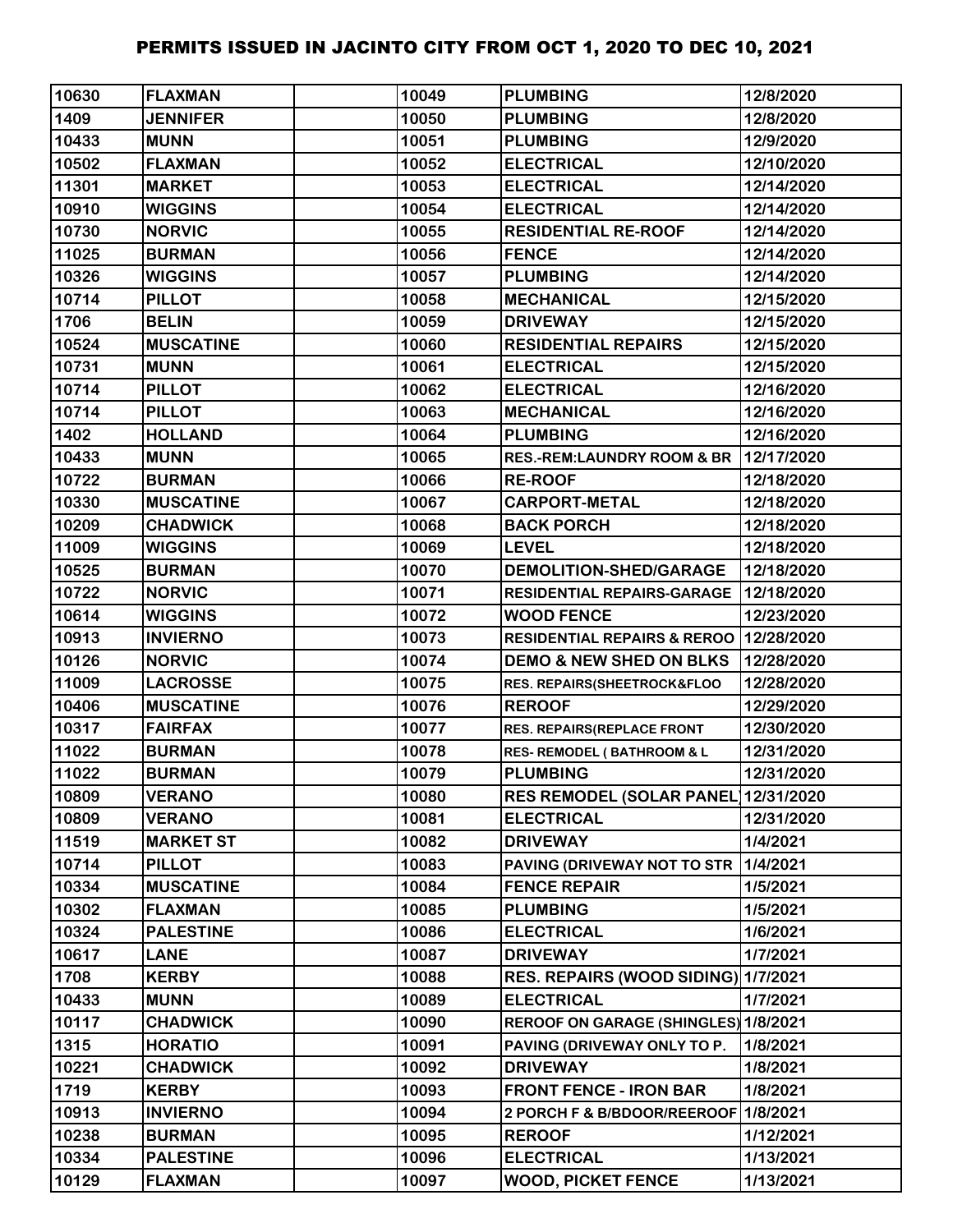| 11510 | <b>OXHAM</b>      | 10098 | <b>ACCESSORY BUILDING (SHED)</b>             | 1/13/2021 |
|-------|-------------------|-------|----------------------------------------------|-----------|
| 9992  | <b>EAST FWY</b>   | 10099 | <b>PLUMBING</b>                              | 1/14/2021 |
| 10530 | <b>MUNN</b>       | 10100 | <b>CARPORT-METAL</b>                         | 1/14/2021 |
| 10534 | <b>BURMAN</b>     | 10101 | <b>RESIDENTIAL REPAIRS</b>                   | 1/14/2021 |
| 10909 | <b>INVIERNO</b>   | 10102 | <b>MECHANICAL</b>                            | 1/15/2021 |
| 10324 | <b>PALESTINE</b>  | 10103 | <b>EXHAUST FAN/RESTROOM</b>                  | 1/19/2021 |
| 10121 | <b>PALESTINE</b>  | 10104 | <b>IRON &amp; WOOD FENCE</b>                 | 1/19/2021 |
| 11502 | <b>CELTIS</b>     | 10105 | <b>ACCESSORY BUILDING ON BLKS 11/20/2021</b> |           |
| 10330 | <b>N LACROSSE</b> | 10106 | <b>FENCE-IRON BAR</b>                        | 1/20/2021 |
| 10609 | <b>OSWEGO</b>     | 10107 | <b>RESIDENTIAL RE-ROOF</b>                   | 1/20/2021 |
| 10405 | <b>FLAXMAN</b>    | 10108 | <b>RESIDENTIAL REPAIRS</b>                   | 1/20/2021 |
| 10405 | <b>FLAXMAN</b>    | 10109 | <b>ELECTRICAL</b>                            | 1/20/2021 |
| 10718 | <b>OSWEGO</b>     | 10110 | <b>GRADE/FILL DIRT</b>                       | 1/20/2021 |
| 11602 | <b>LANE</b>       | 10111 | <b>CARPORT</b>                               | 1/21/2021 |
| 10430 | <b>MUSCATINE</b>  | 10112 | <b>NEW RESIDENTIAL - BUILDING</b>            | 1/22/2021 |
| 11215 | <b>MUNN</b>       | 10113 | <b>MECHANICAL</b>                            | 1/25/2021 |
| 10102 | <b>CHADWICK</b>   | 10114 | <b>RESIDENTIAL RE-ROOF</b>                   | 1/25/2021 |
| 10101 | <b>FLAXMAN</b>    | 10115 | <b>ELECTRICAL</b>                            | 1/26/2021 |
| 10238 | <b>PALESTINE</b>  | 10116 | <b>PAVING</b>                                | 1/27/2021 |
| 11501 | <b>TILIA</b>      | 10117 | <b>RESIDENTIAL RE-ROOF</b>                   | 1/27/2021 |
| 10626 | <b>MUNN</b>       | 10118 | <b>DRIVEWAY</b>                              | 1/27/2021 |
| 10417 | N OSWEGO          | 10119 | <b>GARAGE</b>                                | 1/28/2021 |
| 10241 | <b>PALESTINE</b>  | 10120 | <b>PAVING</b>                                | 1/28/2021 |
| 10821 | <b>VERANO</b>     | 10121 | <b>RESIDENTIAL REPAIRS</b>                   | 1/28/2021 |
| 1333  | <b>SHERYL</b>     | 10122 | LEVEL BLOCK & BASE FOUNDATION 1/28/2021      |           |
| 10913 | <b>INVIERNO</b>   | 10123 | <b>ELECTRICAL</b>                            | 1/29/2021 |
| 10805 | <b>BURMAN</b>     | 10124 | <b>RESIDENITAL RE-ROOF</b>                   | 1/29/2021 |
| 11037 | <b>MARKET</b>     | 10125 | <b>COMMERCIAL REMODEL</b>                    | 1/29/2021 |
| 1329  | <b>SHERYL</b>     | 10126 | <b>RESIDENTIAL REPAIRS</b>                   | 1/29/2021 |
| 10322 | <b>FAIRFAX</b>    | 10127 | <b>RESIDENTIAL REPAIRS</b>                   | 1/29/2021 |
| 10242 | <b>PALESTINE</b>  | 10128 | <b>DRIVEWAY</b>                              | 1/29/2021 |
| 10146 | <b>BURMAN</b>     | 10129 | <b>DEMOLITION</b>                            | 1/29/2021 |
| 10146 | <b>BURMAN</b>     | 10130 | <b>NEW RESIDENTIAL - BUILDING</b>            | 1/29/2021 |
| 10434 | <b>BURMAN</b>     | 10131 | <b>PLUMBING</b>                              | 1/29/2021 |
| 1106  | <b>HOLLAND</b>    | 10132 | <b>FENCE</b>                                 | 1/29/2021 |
| 10910 | <b>WIGGINS</b>    | 10133 | <b>MECHANICAL ADITIONS</b>                   | 2/1/2021  |
| 10430 | <b>MUSCATINE</b>  | 10134 | <b>PLUMBING</b>                              | 2/2/2021  |
| 11506 | <b>LANE</b>       | 10135 | <b>FENCE</b>                                 | 2/3/2021  |
| 10146 | <b>FAIRFAX</b>    | 10136 | <b>PLUMBING</b>                              | 2/3/2021  |
| 10142 | <b>FAIRFAX</b>    | 10137 | <b>4FT CHAIN LINK FENCE&amp;SIDE W</b>       | 2/3/2021  |
| 10225 | <b>FLAXMAN</b>    | 10138 | <b>PLUMBING</b>                              | 2/3/2021  |
| 1407  | <b>MERCURY</b>    | 10139 | <b>SIGN</b>                                  | 2/3/2021  |
| 11450 | <b>EAST FWY</b>   | 10140 | <b>PAVING</b>                                | 2/4/2021  |
| 10434 | <b>BURMAN</b>     | 10141 | <b>ELECTRICAL</b>                            | 2/4/2021  |
| 10410 | <b>NORVIC</b>     | 10142 | <b>ELECTRICAL</b>                            | 2/5/2021  |
| 10322 | <b>WIGGINS</b>    | 10143 | <b>REPLACE WINDOWS</b>                       | 2/8/2021  |
| 1402  | <b>HOLLAND</b>    | 10144 | <b>FIRE SUPPRESSION SYSTEM</b>               | 2/8/2021  |
| 1109  | <b>MERCURY</b>    | 10145 | <b>COMMERCIAL DRIVEWAY</b>                   | 2/8/2021  |
| 1002  | <b>MERCURY</b>    | 10146 | <b>COMMERCIAL BLDG.</b>                      | 2/8/2021  |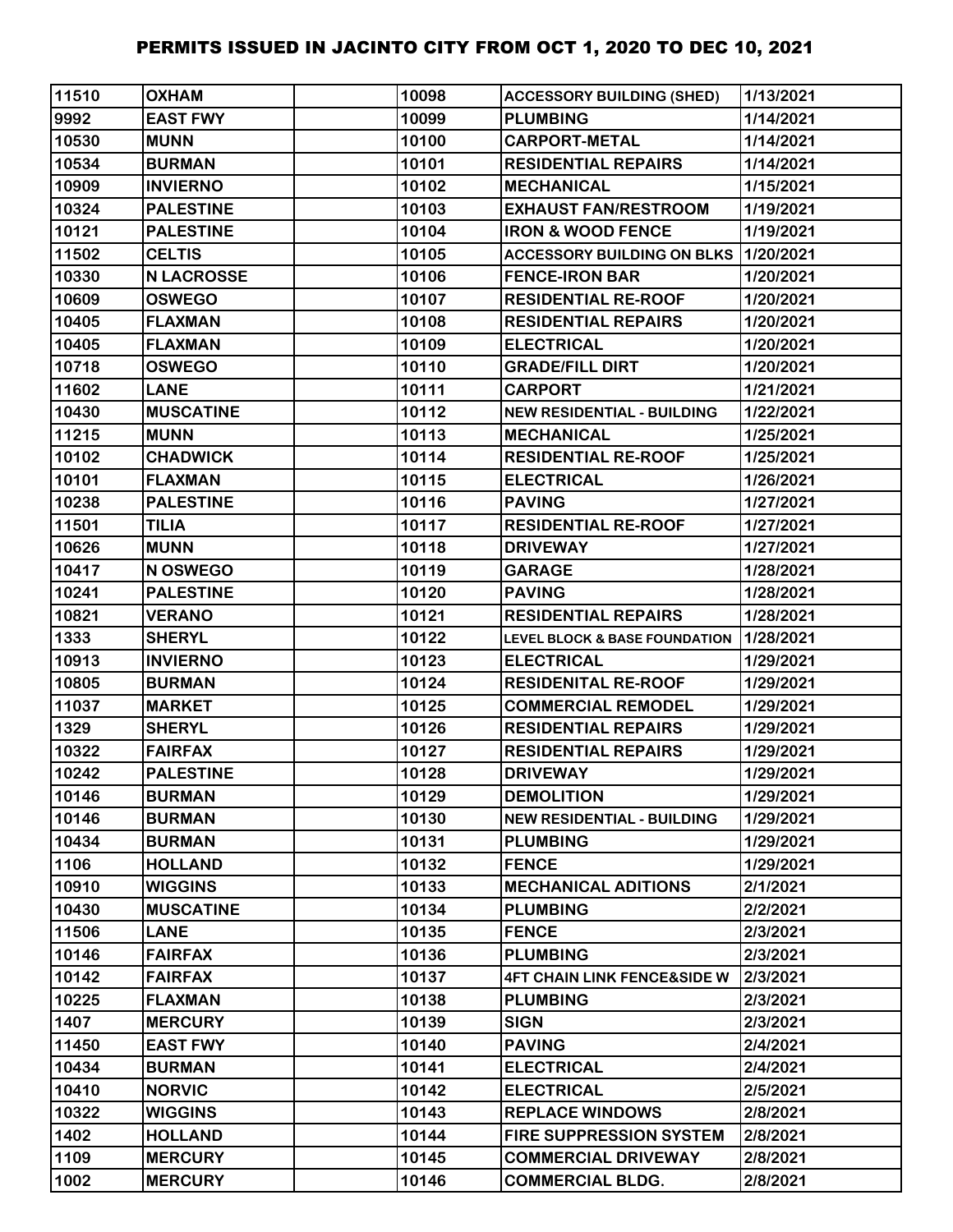| 10713 | <b>CHADWICK</b>   |     | 10147 | <b>PLUMBING</b>                     | 2/9/2021  |
|-------|-------------------|-----|-------|-------------------------------------|-----------|
| 10525 | <b>BURMAN</b>     |     | 10148 | NEW RESIDENTIAL - BUILDING 2/9/2021 |           |
| 10414 | <b>BURMAN</b>     |     | 10149 | <b>FENCE</b>                        | 2/9/2021  |
| 931   | <b>MERCURY</b>    |     | 10150 | <b>STUCCO SIDING</b>                | 2/9/2021  |
| 1710  | <b>BELIN</b>      |     | 10151 | <b>DRIVEWAY</b>                     | 2/10/2021 |
| 11102 | <b>EAST FWY</b>   | B   | 10152 | <b>ELECTRICAL</b>                   | 2/11/2021 |
| 10925 | <b>MUSCATINE</b>  |     | 10153 | SOLAR PANEL INSTALLATION 2/11/2021  |           |
| 10925 | <b>MUSCATINE</b>  |     | 10154 | <b>ELECTRICAL</b>                   | 2/11/2021 |
| 10110 | <b>NORVIC</b>     |     | 10155 | <b>RESIDENTIAL RE-ROOF</b>          | 2/11/2021 |
| 1406  | <b>HORATIO</b>    | 1/2 | 10156 | <b>ELECTRICAL</b>                   | 2/12/2021 |
| 10709 | <b>NORVIC</b>     |     | 10157 | <b>CARPORT</b>                      | 2/12/2021 |
| 10237 | <b>MARKET</b>     |     | 10158 | <b>FIRE SPRINKLER SYSTEM</b>        | 2/12/2021 |
| 1626  | <b>JENNIFER</b>   |     | 10159 | <b>CARPORT</b>                      | 2/12/2021 |
| 10634 | <b>CHADWICK</b>   |     | 10160 | <b>STORAGE BLDG, PORCH CARPORT</b>  | 2/19/2021 |
| 10620 | <b>OSWEGO</b>     |     | 10161 | <b>PLUMBING</b>                     | 2/19/2021 |
| 10341 | <b>S OSWEGO</b>   |     | 10162 | <b>PLUMBING</b>                     | 2/22/2021 |
| 10603 | <b>LACROSSE</b>   |     | 10163 | <b>PLUMBING</b>                     | 2/22/2021 |
| 10826 | <b>MUSCATINE</b>  |     | 10164 | <b>FENCE-WOOD</b>                   | 2/22/2021 |
| 11022 | <b>INVIERNO</b>   |     | 10165 | <b>PAVING</b>                       | 2/22/2021 |
| 10918 | <b>PALESTINE</b>  |     | 10166 | <b>PAVING</b>                       | 2/24/2021 |
| 10809 | <b>VERANO</b>     |     | 10167 | <b>ELECTRICAL</b>                   | 2/24/2021 |
| 10149 | <b>NORVIC</b>     |     | 10168 | <b>PLUMBING</b>                     | 2/24/2021 |
| 10121 | <b>FLAXMAN</b>    |     | 10169 | <b>PLUMBING</b>                     | 2/25/2021 |
| 10822 | <b>BURMAN</b>     |     | 10170 | <b>PLUMBING</b>                     | 2/25/2021 |
| 10422 | <b>S OSWEGO</b>   |     | 10171 | <b>RESIDENTIAL REPAIR</b>           | 2/25/2021 |
| 1713  | <b>CHAZEN</b>     |     | 10172 | <b>RESIDENTIAL RE-ROOF</b>          | 3/1/2021  |
| 10341 | <b>LANE</b>       |     | 10173 | <b>ELECTRICAL</b>                   | 3/1/2021  |
| 10433 | <b>CHADWICK</b>   |     | 10174 | <b>RESIDENTIAL RE-ROOF</b>          | 3/1/2021  |
| 10934 | <b>LANE</b>       |     | 10175 | <b>RESIDENTIAL REPAIR</b>           | 3/1/2021  |
| 10825 | <b>INVIERNO</b>   |     | 10176 | <b>ELECTRICAL</b>                   | 3/2/2021  |
| 10134 | <b>PALESTINE</b>  |     | 10177 | <b>RESIDENTIAL REPAIR</b>           | 3/2/2021  |
| 10110 | <b>PILLOT</b>     |     | 10178 | <b>DRIVEWAY</b>                     | 3/2/2021  |
| 10341 | <b>S OSWEGO</b>   |     | 10179 | <b>PLUMBING</b>                     | 3/2/2021  |
| 10822 | <b>BURMAN</b>     |     | 10180 | <b>HOUSE DEMOLITION</b>             | 3/2/2021  |
| 1109  | <b>SIESTA</b>     |     | 10181 | <b>ELECTRICAL</b>                   | 3/3/2021  |
| 1114  | <b>DACUS</b>      |     | 10182 | <b>PORCH &amp; RES. REPAIRS</b>     | 3/3/2021  |
| 10146 | <b>BURMAN</b>     |     | 10183 | <b>WATER &amp; SEWER DISCONNECT</b> | 3/4/2021  |
| 11602 | <b>LANE</b>       |     | 10184 | <b>DRIVEWAY AND PAVING</b>          | 3/4/2021  |
| 10222 | <b>FAIRFAX</b>    |     | 10186 | <b>PLUMBING</b>                     | 3/4/2021  |
| 11450 | <b>EAST FWY</b>   |     | 10187 | <b>ELECTRICAL</b>                   | 3/5/2021  |
| 1705  | <b>SERPENTINE</b> |     | 10188 | <b>FENCE</b>                        | 3/5/2021  |
| 931   | <b>MERCURY</b>    |     | 10189 | <b>DRIVEWAY</b>                     | 3/5/2021  |
| 10313 | <b>CHADWICK</b>   |     | 10190 | <b>DRIVEWAY</b>                     | 3/5/2021  |
| 10922 | <b>LACROSSE</b>   |     | 10191 | <b>DRIVEWAY</b>                     | 3/5/2021  |
| 11605 | <b>LANE</b>       |     | 10192 | <b>FENCE</b>                        | 3/5/2021  |
| 10925 | <b>MUSCATINE</b>  |     | 10193 | <b>ELECTRICAL</b>                   | 3/8/2021  |
| 10209 | <b>CHADWICK</b>   |     | 10194 | <b>PAVING</b>                       | 3/8/2021  |
| 10346 | <b>MUNN</b>       |     | 10195 | <b>METAL CARPORT</b>                | 3/8/2021  |
| 10614 | <b>MUSCATINE</b>  |     | 10196 | <b>DRIVEWAY</b>                     | 3/8/2021  |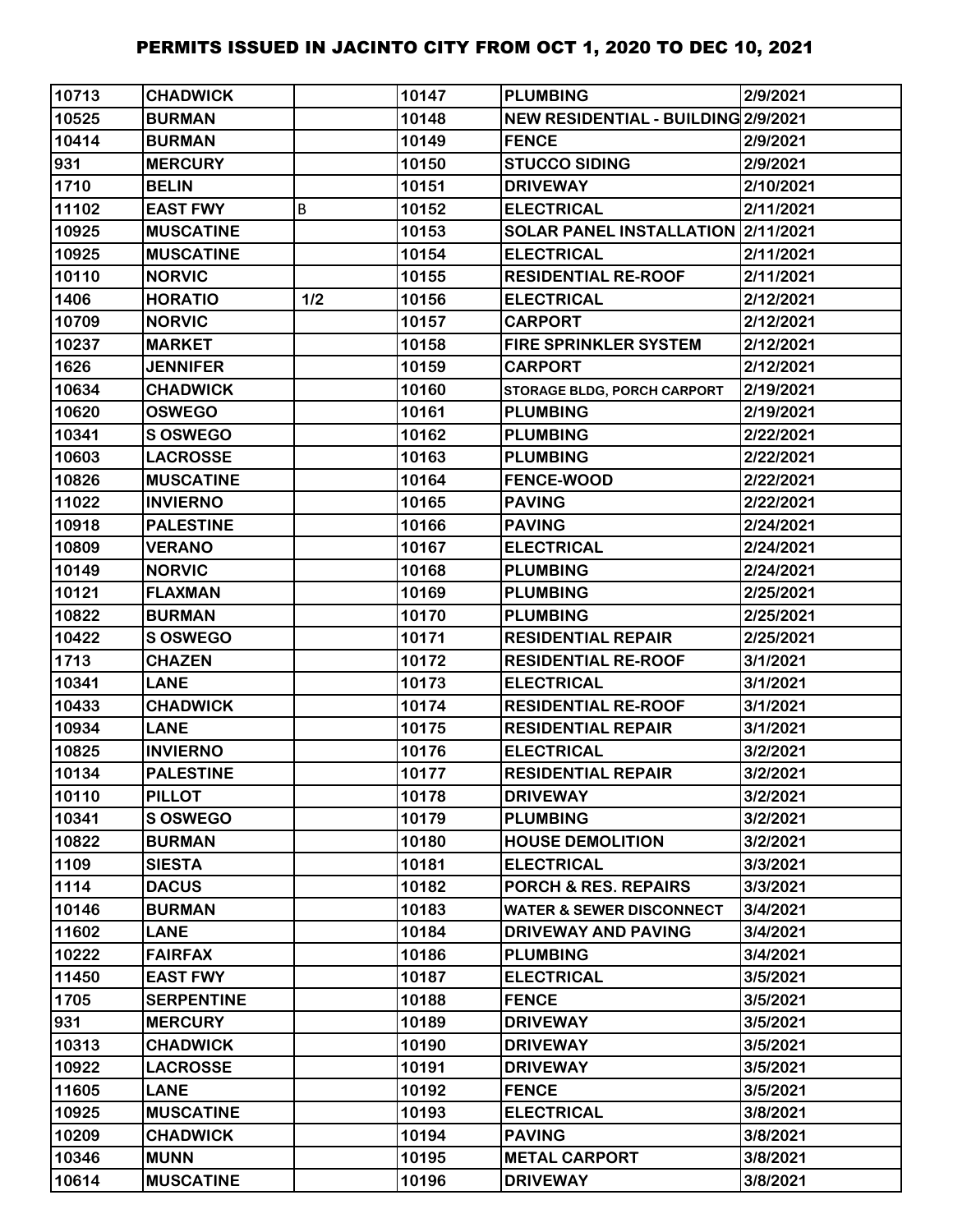| 10913 | <b>OSWEGO</b>     | 10197 | <b>PLUMBING</b>                       | 3/8/2021  |
|-------|-------------------|-------|---------------------------------------|-----------|
| 11505 | <b>OGLESBY</b>    | 10198 | <b>RESIDENTIAL ADD.</b>               | 3/10/2021 |
| 9990  | <b>EAST FWY</b>   | 10199 | <b>PLUMBING FIRE LI</b>               | 3/10/2021 |
| 9990  | <b>EAST FWY</b>   | 10200 | <b>PLUMBING</b>                       | 3/10/2021 |
| 10346 | <b>CHADWICK</b>   | 10201 | <b>FENCE</b>                          | 3/10/2021 |
| 10102 | <b>BURMAN</b>     | 10202 | <b>PLUMBING</b>                       | 3/11/2021 |
| 10134 | <b>BURMAN</b>     | 10203 | <b>DRIVEWAY</b>                       | 3/11/2021 |
| 1506  | <b>CHESTON</b>    | 10204 | <b>NEW RESIDENTIAL</b>                | 3/11/2021 |
| 10906 | <b>FLAXMAN</b>    | 10205 | <b>REPLACE SIDING &amp;</b>           | 3/12/2021 |
| 10620 | <b>OSWEGO</b>     | 10206 | <b>RES. REP.-DAMAGE</b>               | 3/12/2021 |
| 11519 | <b>MARKET ST</b>  | 10207 | 6' FENCE                              | 3/12/2021 |
| 10614 | <b>MUSCATINE</b>  | 10208 | DRIVEWAY AND SIDEWALK                 | 3/12/2021 |
| 10137 | <b>CHADWICK</b>   | 10209 | <b>PAVING</b>                         | 3/12/2021 |
| 10410 | <b>N LACROSSE</b> | 10210 | <b>RESIDENTIAL REPAIRS-SIDING</b>     | 3/15/2021 |
| 10245 | <b>FLAXMAN</b>    | 10211 | ACCESSORY BUILDING-SHED ON 3/15/2021  |           |
| 10910 | <b>FLAXMAN</b>    | 10212 | REPLACE SIDING AND WINDOWS 3/16/2021  |           |
| 10417 | S OSWEGO          | 10213 | <b>CARPORT</b>                        | 3/16/2021 |
| 10626 | <b>CHADWICK</b>   | 10214 | <b>RESIDENTIAL REPAIRS</b>            | 3/16/2021 |
| 931   | <b>MERCURY</b>    | 10215 | <b>COMMERCIAL DRIVEWAY ON DACU</b>    | 3/16/2021 |
| 10620 | <b>OSWEGO</b>     | 10216 | <b>PLUMBING</b>                       | 3/16/2021 |
| 10925 | <b>WIGGINS</b>    | 10217 | <b>PLUMBING</b>                       | 3/17/2021 |
| 10338 | <b>MUNN</b>       | 10218 | <b>DRIVEWAY</b>                       | 3/17/2021 |
| 10602 | <b>FAIRFAX</b>    | 10219 | <b>RESD REPAIRS-SIDING&amp; WINDO</b> | 3/17/2021 |
| 10413 | <b>CHADWICK</b>   | 10220 | <b>REROOF OF GARAGE</b>               | 3/18/2021 |
| 11519 | <b>MARKET ST</b>  | 10221 | <b>MECHANICAL</b>                     | 3/19/2021 |
| 10118 | <b>CHADWICK</b>   | 10222 | <b>FENCE</b>                          | 3/19/2021 |
| 10426 | <b>PALESTINE</b>  | 10223 | <b>RESIDENTIAL REPAIRS</b>            | 3/19/2021 |
| 1533  | <b>JENNIFER</b>   | 10224 | <b>RESIDENTIAL REPAIRS</b>            | 3/19/2021 |
| 1618  | <b>JENNIFER</b>   | 10225 | <b>RESIDENTIAL REPAIRS</b>            | 3/22/2021 |
| 10341 | S OSWEGO          | 10226 | <b>ELECTRICAL</b>                     | 3/22/2021 |
| 1521  | <b>SERPENTINE</b> | 10227 | <b>PLUMBING</b>                       | 3/22/2021 |
| 11510 | <b>OXHAM</b>      | 10228 | <b>ELECTRICAL</b>                     | 3/22/2021 |
| 10509 | <b>LANE</b>       | 10229 | <b>FENCE-METAL</b>                    | 3/23/2021 |
| 11026 | <b>MUSCATINE</b>  | 10230 | <b>RESIDENTIAL REPAIRS</b>            | 3/23/2021 |
| 10626 | <b>GARBER</b>     | 10231 | <b>DRIVEWAY</b>                       | 3/24/2021 |
| 10934 | <b>OSWEGO</b>     | 10232 | <b>PAVING</b>                         | 3/24/2021 |
| 1613  | <b>CASPERSON</b>  | 10233 | <b>RESIDENTIAL REPAIRS-WINDOWS</b>    | 3/25/2021 |
| 10121 | <b>CHADWICK</b>   | 10234 | <b>RESIDENTIAL REPAIRS-WINDOWS</b>    | 3/25/2021 |
| 10229 | <b>NORVIC</b>     | 10235 | <b>PLUMBING</b>                       | 3/25/2021 |
| 10205 | <b>CHADWICK</b>   | 10236 | <b>ELECTRICAL</b>                     | 3/26/2021 |
| 10146 | <b>BURMAN</b>     | 10237 | <b>PLUMBING</b>                       | 3/29/2021 |
| 11026 | <b>LACROSSE</b>   | 10238 | <b>RESIDENTIAL RE-ROOF</b>            | 3/29/2021 |
| 11602 | <b>OXHAM</b>      | 10239 | <b>PAVING</b>                         | 3/29/2021 |
| 1709  | <b>CASPERSON</b>  | 10240 | <b>ACCESSORY BUILDING-SHED</b>        | 3/30/2021 |
| 1709  | <b>CASPERSON</b>  | 10241 | <b>MECHANICAL</b>                     | 3/30/2021 |
| 11505 | <b>OXHAM</b>      | 10242 | <b>CARPORT</b>                        | 3/30/2021 |
| 10122 | <b>PALESTINE</b>  | 10243 | <b>RESIDENTIAL RE-ROOF</b>            | 3/30/2021 |
| 1109  | <b>MERCURY</b>    | 10244 | <b>FENCE</b>                          | 3/30/2021 |
| 10238 | <b>NORVIC</b>     | 10245 | <b>REPLACE SIDING</b>                 | 3/31/2021 |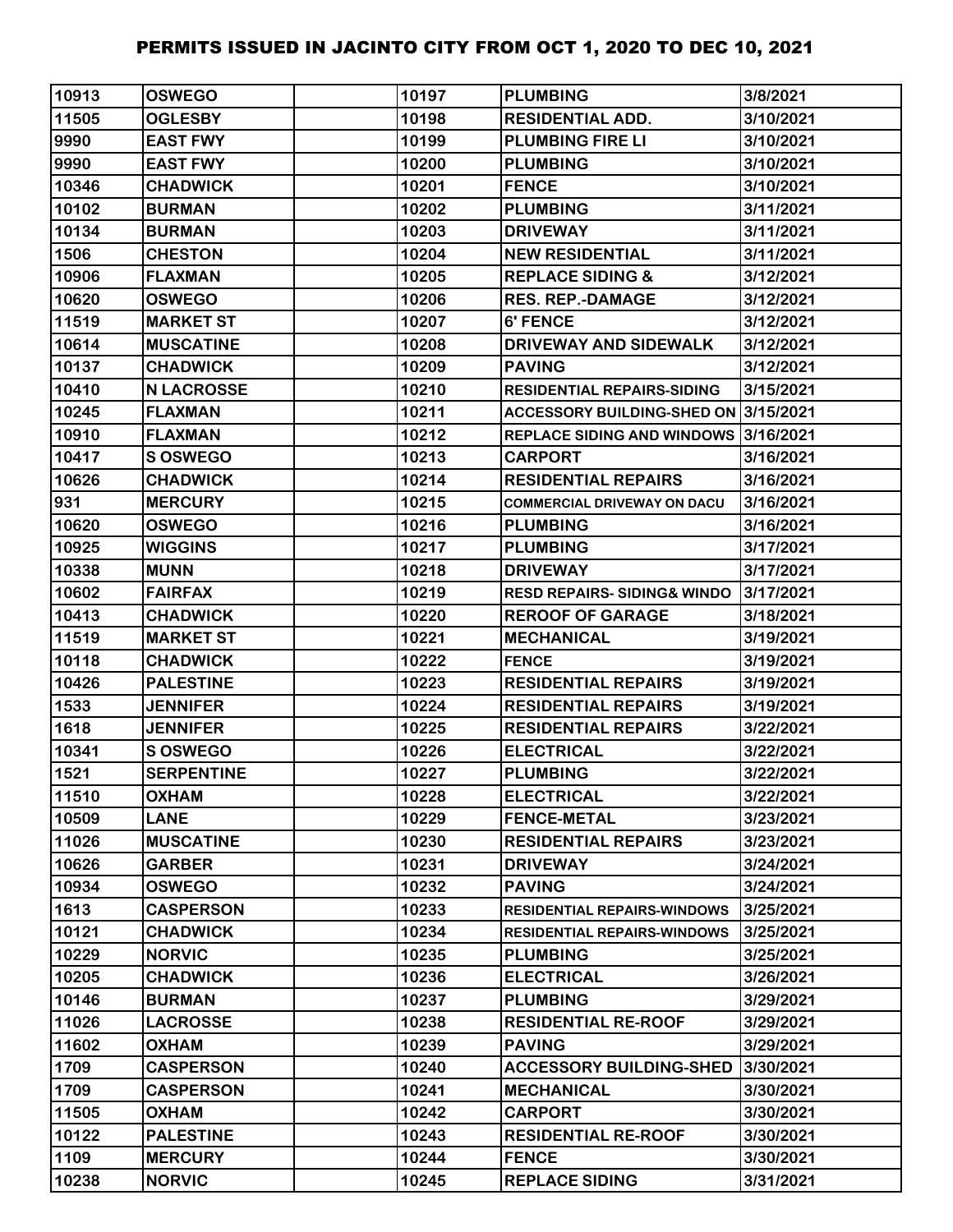| 10706 | <b>LANE</b>      |                   | 10246 | <b>DRIVEWAY</b>                          | 4/1/2021  |
|-------|------------------|-------------------|-------|------------------------------------------|-----------|
| 10617 | <b>MUSCATINE</b> |                   | 10247 | <b>BLOCK AND BASE LEVEL</b>              | 4/1/2021  |
| 1713  | <b>CASPERSON</b> |                   | 10248 | <b>DRIVEWAY</b>                          | 4/1/2021  |
| 10310 | <b>WIGGINS</b>   |                   | 10249 | <b>PAVING</b>                            | 4/1/2021  |
| 11519 | <b>MARKET ST</b> |                   | 10250 | <b>PLUMBING</b>                          | 4/5/2021  |
| 11001 | <b>MUSCATINE</b> |                   | 10251 | <b>ELECTRICAL</b>                        | 4/5/2021  |
| 11005 | <b>MUSCATINE</b> |                   | 10252 | <b>ELECTRICAL</b>                        | 4/5/2021  |
| 1610  | <b>CASPERSON</b> |                   | 10253 | <b>DRIVEWAY</b>                          | 4/5/2021  |
| 10602 | <b>WIGGINS</b>   |                   | 10254 | <b>FENCE AND REPLACE SIDING 4/6/2021</b> |           |
| 1702  | <b>CHESTON</b>   |                   | 10255 | <b>REROOF</b>                            | 4/6/2021  |
| 10505 | <b>CHADWICK</b>  |                   | 10256 | <b>DRIVEWAY</b>                          | 4/6/2021  |
| 10314 | <b>EAST FWY</b>  |                   | 10257 | <b>ELECTRICAL</b>                        | 4/6/2021  |
| 11510 | <b>FLAXMAN</b>   |                   | 10258 | <b>PLUMBING</b>                          | 4/6/2021  |
| 10802 | <b>MUSCATINE</b> |                   | 10259 | <b>DRIVEWAY</b>                          | 4/7/2021  |
| 10241 | <b>PALESTINE</b> |                   | 10260 | <b>RESIDENTIAL REPAIRS</b>               | 4/7/2021  |
| 10121 | <b>CHADWICK</b>  |                   | 10261 | <b>RES-REMODEL</b>                       | 4/8/2021  |
| 1626  | <b>JENNIFER</b>  |                   | 10263 | <b>ELECTRICAL</b>                        | 4/8/2021  |
| 10521 | <b>NORVIC</b>    |                   | 10264 | <b>FOUNDATION LEVEL</b>                  | 4/9/2021  |
| 10117 | <b>RUMAR</b>     |                   | 10265 | <b>ACCESSORY BLDG</b>                    | 4/9/2021  |
| 10930 | <b>BURMAN</b>    |                   | 10266 | <b>FENCE</b>                             | 4/9/2021  |
| 10510 | <b>WIGGINS</b>   |                   | 10267 | <b>RESIDENTIAL REPAIRS</b>               | 4/9/2021  |
| 10425 | <b>WIGGINS</b>   |                   | 10268 | <b>FENCE</b>                             | 4/9/2021  |
| 1709  | <b>CASPERSON</b> |                   | 10269 | <b>ELECTRICAL</b>                        | 4/12/2021 |
| 10606 | <b>WIGGINS</b>   |                   | 10270 | <b>DRIVEWAY</b>                          | 4/12/2021 |
| 1702  | <b>JENNIFER</b>  |                   | 10271 | <b>PLUMBING</b>                          | 4/12/2021 |
| 10405 | <b>MUSCATINE</b> |                   | 10272 | <b>WOOD FENCE</b>                        | 4/12/2021 |
| 10629 | <b>FLAXMAN</b>   |                   | 10273 | <b>SHED REPAIRS</b>                      | 4/12/2021 |
| 10205 | <b>PILLOT</b>    |                   | 10274 | <b>CHAINLINK &amp; WOOD FENCE</b>        | 4/12/2021 |
| 10138 | <b>PILLOT</b>    |                   | 10275 | <b>DRIVEWAY</b>                          | 4/13/2021 |
| 10425 | <b>BURMAN</b>    |                   | 10276 | <b>DRIVEWAY</b>                          | 4/13/2021 |
| 1606  | <b>JENNIFER</b>  |                   | 10277 | <b>REROOF</b>                            | 4/13/2021 |
| 10511 | <b>LACROSSE</b>  |                   | 10278 | <b>COMM. REMODEL</b>                     | 4/14/2021 |
| 10511 | <b>LACROSSE</b>  | TB1685-33/3410279 |       | <b>COMM. REMODEL</b>                     | 4/14/2021 |
| 10511 | <b>LACROSSE</b>  | TB1685-33/3410280 |       | <b>COMM. REMODEL</b>                     | 4/14/2021 |
| 10511 | <b>LACROSSE</b>  | TB272-31/32 10281 |       | <b>COMM. REMODEL</b>                     | 4/14/2021 |
| 10511 | <b>LACROSSE</b>  | TB272-31/32 10282 |       | <b>COMM. REMODEL</b>                     | 4/14/2021 |
| 10511 | <b>LACROSSE</b>  | TB243-29/30 10283 |       | <b>COMM. REMODEL</b>                     | 4/14/2021 |
| 10511 | <b>LACROSSE</b>  | TB243-29/30 10284 |       | <b>COMM. REMODEL</b>                     | 4/14/2021 |
| 10511 | <b>LACROSSE</b>  |                   | 10285 | <b>COMM. REMODEL</b>                     | 4/14/2021 |
| 10511 | <b>LACROSSE</b>  | 27/28             | 10286 | <b>COMM. REMODEL</b>                     | 4/14/2021 |
| 10511 | <b>LACROSSE</b>  | TB900-26          | 10287 | <b>COMM. REMODEL</b>                     | 4/14/2021 |
| 10511 | <b>LACROSSE</b>  | TB900-26          | 10288 | <b>COMM. REMODEL</b>                     | 4/14/2021 |
| 10511 | <b>LACROSSE</b>  | TB2457-39/4010289 |       | <b>COMM. REMODEL</b>                     | 4/14/2021 |
| 10918 | <b>VERANO</b>    |                   | 10290 | <b>REROOF</b>                            | 4/15/2021 |
| 10905 | <b>VERANO</b>    |                   | 10291 | <b>METAL CARPORT</b>                     | 4/15/2021 |
| 11515 | <b>MARKET</b>    |                   | 10292 | <b>MECHANICAL</b>                        | 4/15/2021 |
| 1610  | <b>BURMAN</b>    |                   | 10293 | <b>RES.REPAIRS</b>                       | 4/15/2021 |
| 1317  | <b>BELIN</b>     |                   | 10294 | <b>INGROUND POOL</b>                     | 4/16/2021 |
| 10201 | <b>FLAXMAN</b>   |                   | 10295 | <b>WOOD-FENCE</b>                        | 4/16/2021 |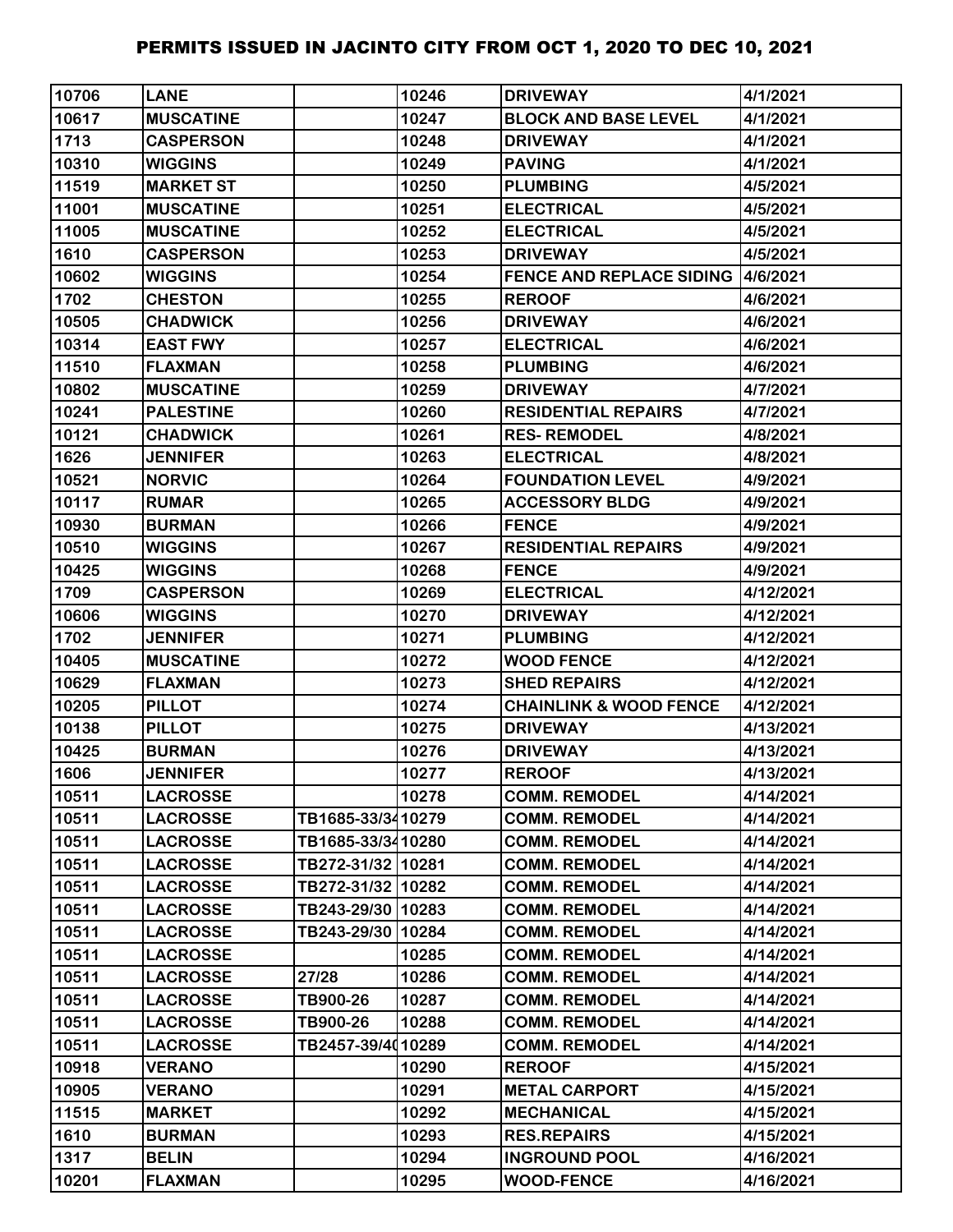| 10714 | <b>PILLOT</b>    | 10296 | <b>WOOD FENCE</b>                   | 4/16/2021 |
|-------|------------------|-------|-------------------------------------|-----------|
| 10118 | <b>WIGGINS</b>   | 10297 | <b>RES.REPAIRS</b>                  | 4/19/2021 |
| 10213 | <b>NORVIC</b>    | 10298 | <b>PLUMBING</b>                     | 4/19/2021 |
| 1335  | <b>HORATIO</b>   | 10299 | <b>DEMO.SHED</b>                    | 4/19/2021 |
| 1734  | <b>BELIN</b>     | 10300 | <b>DRIVEWAY</b>                     | 4/20/2021 |
| 1717  | <b>JENNIFER</b>  | 10302 | PATIO, ROOF DECK STRUCTUH4/20/2021  |           |
| 1506  | <b>CHESTON</b>   | 10303 | <b>PLUMBING</b>                     | 4/21/2021 |
| 10146 | <b>BURMAN</b>    | 10304 | <b>MECHANICAL</b>                   | 4/21/2021 |
| 10202 | <b>PALESTINE</b> | 10305 | <b>FENCE</b>                        | 4/21/2021 |
| 10330 | <b>MUNN</b>      | 10306 | <b>RESIDENTIAL RE-ROOF</b>          | 4/21/2021 |
| 10409 | <b>BURMAN</b>    | 10307 | <b>PLUMBING</b>                     | 4/22/2021 |
| 11502 | <b>CELTIS</b>    | 10308 | <b>DRIVEWAY</b>                     | 4/23/2021 |
| 1526  | <b>BELIN</b>     | 10309 | <b>DRIVEWAY</b>                     | 4/23/2021 |
| 10146 | <b>BURMAN</b>    | 10310 | <b>ELECTRICAL</b>                   | 4/23/2021 |
| 1702  | <b>JENNIFER</b>  | 10311 | <b>MECHANICAL</b>                   | 4/23/2021 |
| 10441 | N OSWEGO         | 10312 | <b>REPLACE SIDING &amp; TRIM</b>    | 4/23/2021 |
| 11020 | <b>BURMAN</b>    | 10313 | <b>PLUMBING</b>                     | 4/27/2021 |
| 10122 | <b>BURMAN</b>    | 10315 | <b>RESIDENTIAL RE-ROOF</b>          | 4/27/2021 |
| 921   | <b>AKRON</b>     | 10316 | <b>RIGHT OF WAY</b>                 | 4/27/2021 |
| 11519 | <b>MARKET ST</b> | 10317 | <b>RIGHT OF WAY</b>                 | 4/27/2021 |
| 10401 | <b>MUNN</b>      | 10318 | <b>RESIDENTIAL RE-ROOF</b>          | 4/27/2021 |
| 11519 | <b>MARKET ST</b> | 10319 | <b>PLUMBING</b>                     | 4/29/2021 |
| 10409 | <b>BURMAN</b>    | 10320 | <b>DEMOLITION</b>                   | 4/29/2021 |
| 931   | <b>MERCURY</b>   | 10321 | <b>COMMERCIAL REMODEL</b>           | 5/3/2021  |
| 11602 | <b>SEAGRAM</b>   | 10322 | RES.REP.(ROOF & B.PORCH FI5/3/2021  |           |
| 11505 | <b>OXHAM</b>     | 10323 | <b>DRIVEWAY, PAVING &amp; GATE</b>  | 5/3/2021  |
| 10237 | <b>MARKET</b>    | 10324 | <b>PLUMBING</b>                     | 5/4/2021  |
| 1625  | <b>JENNIFER</b>  | 10325 | <b>PLUMBING</b>                     | 5/4/2021  |
| 1506  | <b>CHESTON</b>   | 10326 | <b>MECHANICAL</b>                   | 5/4/2021  |
| 10529 | <b>LACROSSE</b>  | 10327 | <b>ELECTRICAL</b>                   | 5/4/2021  |
| 1434  | <b>HORATIO</b>   | 10328 | <b>PLUMBING</b>                     | 5/4/2021  |
| 10425 | <b>CHADWICK</b>  | 10329 | <b>DRIVEWAY</b>                     | 5/4/2021  |
| 10606 | <b>WIGGINS</b>   | 10330 | <b>FENCE</b>                        | 5/4/2021  |
| 10938 | <b>LACROSSE</b>  | 10331 | <b>RESIDENTIAL - REMODEL</b>        | 5/5/2021  |
| 10638 | <b>FAIRFAX</b>   | 10332 | <b>FENCE-WOOD</b>                   | 5/5/2021  |
| 10702 | <b>NORVIC</b>    | 10333 | <b>REROOF</b>                       | 5/6/2021  |
| 10201 | <b>PALESTINE</b> | 10334 | <b>RESIDENTIAL REPAIRS</b>          | 5/6/2021  |
| 10706 | <b>FLAXMAN</b>   | 10335 | <b>PAVING</b>                       | 5/6/2021  |
| 11030 | <b>VERANO</b>    | 10336 | <b>RESIDENTIAL RE-ROOF</b>          | 5/6/2021  |
| 10505 | <b>PALESTINE</b> | 10337 | <b>FENCE &amp; GATE</b>             | 5/6/2021  |
| 10319 | <b>PALESTINE</b> | 10338 | COM REMODEL-REROOF & PAINT 5/7/2021 |           |
| 1426  | <b>HORATIO</b>   | 10339 | <b>DEMOLITION-SHED</b>              | 5/7/2021  |
| 10534 | <b>PALESTINE</b> | 10340 | <b>FENCE-GATE</b>                   | 5/7/2021  |
| 10610 | <b>BURMAN</b>    | 10341 | <b>RES. ADDITION(BEDROOM-ON SL</b>  | 5/11/2021 |
| 1506  | <b>CHESTON</b>   | 10342 | <b>ELECTRICAL</b>                   | 5/11/2021 |
| 11505 | <b>OGLESBY</b>   | 10343 | <b>ELECTRICAL</b>                   | 5/11/2021 |
| 10714 | <b>GARBER LN</b> | 10344 | <b>NEW WINDOWS</b>                  | 5/12/2021 |
| 10102 | <b>FAIRFAX</b>   | 10345 | <b>ACCESSORY BUILDING</b>           | 5/12/2021 |
| 10434 | <b>PILLOT</b>    | 10346 | <b>ELECTRICAL</b>                   | 5/13/2021 |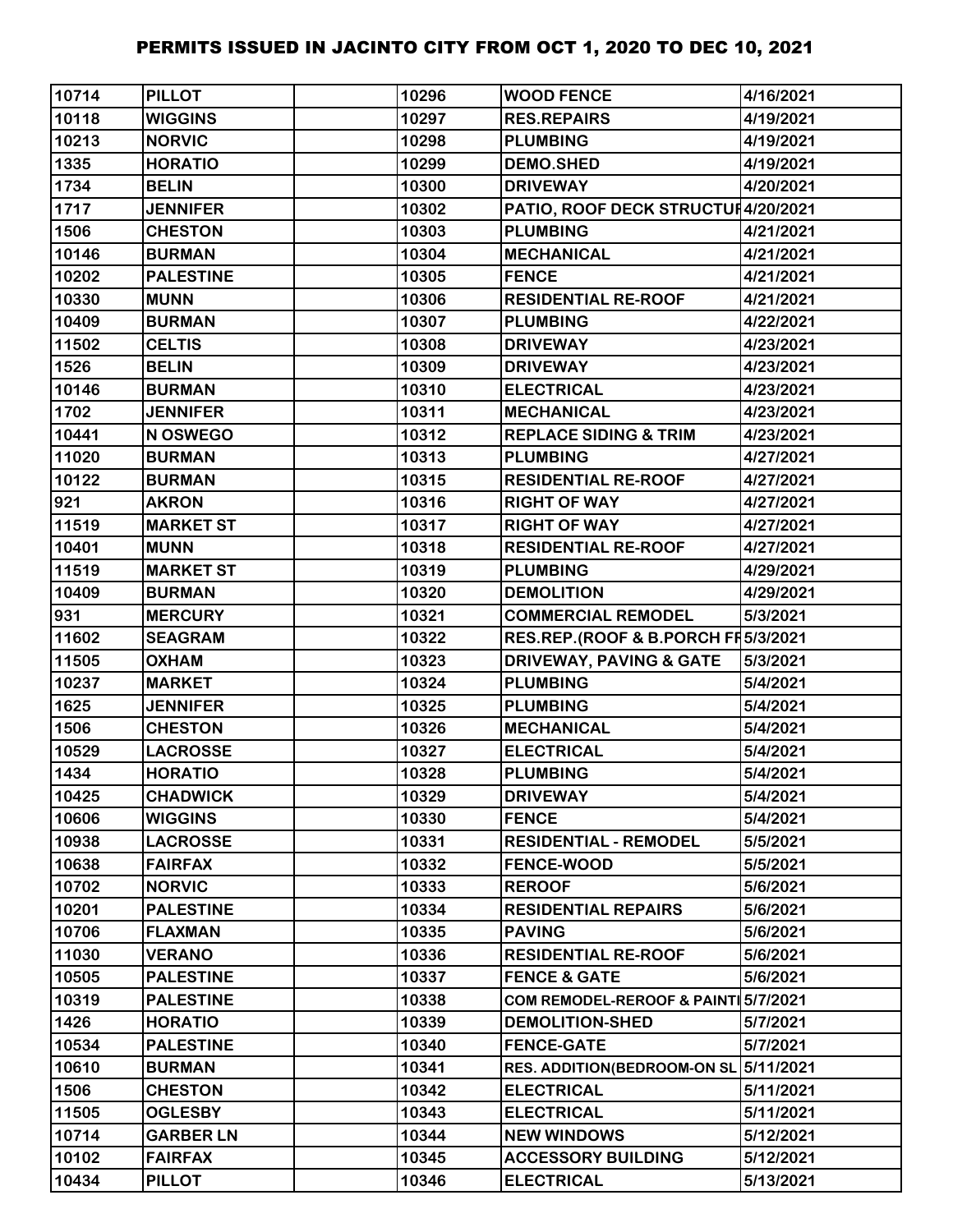| 10918           | <b>FLAXMAN</b>    | 10347 | <b>4FT TALL PICKET FENCE</b>             | 5/13/2021 |
|-----------------|-------------------|-------|------------------------------------------|-----------|
| 10345           | <b>N LACROSSE</b> | 10348 | <b>RESIDENTIAL RE-ROOF</b>               | 5/13/2021 |
| 10237           | <b>MARKET</b>     | 10349 | <b>MECHANICAL</b>                        | 5/14/2021 |
| 1702            | <b>JENNIFER</b>   | 10350 | <b>DRIVEWAY</b>                          | 5/14/2021 |
| 11518           | <b>CELTIS</b>     | 10351 | <b>PLUMBING</b>                          | 5/14/2021 |
| 10209           | <b>RUMAR</b>      | 10352 | <b>GAZEBO</b>                            | 5/14/2021 |
| 11009           | <b>WIGGINS</b>    | 10353 | <b>PLUMBING</b>                          | 5/17/2021 |
| 10433           | <b>LANE</b>       | 10354 | <b>LEVEL BLOCK &amp; BASE FOUNDATION</b> | 5/17/2021 |
| 10501           | <b>WIGGINS</b>    | 10355 | <b>RESIDENTIAL RE-ROOF</b>               | 5/17/2021 |
| 10824           | <b>INVIERNO</b>   | 10356 | <b>LEVEL BLK &amp; BASE AND ADDITION</b> | 5/17/2021 |
| 10510           | <b>CHADWICK</b>   | 10357 | <b>DRIVEWAY</b>                          | 5/18/2021 |
| 10345           | <b>LANE</b>       | 10358 | <b>RESIDENTIAL ADDITION</b>              | 5/18/2021 |
| 10533           | <b>BURMAN</b>     | 10359 | <b>FENCE &amp; RESIDENTIAL REPAIRS</b>   | 5/18/2021 |
| 11013           | <b>VERANO</b>     | 10360 | LEVEL BLK & BASE AND RE-ROOF             | 5/18/2021 |
| 10909           | <b>OSWEGO</b>     | 10361 | <b>RESIDENTIAL REPAIRS</b>               | 5/18/2021 |
| 1705            | <b>SERPENTINE</b> | 10362 | <b>GENERATOR</b>                         | 5/19/2021 |
| 1705            | <b>SERPENTINE</b> | 10363 | <b>ELECTRICAL</b>                        | 5/19/2021 |
| 1705            | <b>SERPENTINE</b> | 10364 | <b>PLUMBING</b>                          | 5/19/2021 |
| 10225           | <b>MUNN</b>       | 10365 | <b>WOOD FENCE</b>                        | 5/20/2021 |
| 10517           | <b>CHADWICK</b>   | 10366 | <b>RESIDENTIAL RE-ROOF</b>               | 5/19/2021 |
| 1317            | <b>BELIN</b>      | 10367 | <b>PLUMBING</b>                          | 5/20/2021 |
| 11513           | <b>SEAGRAM</b>    | 10368 | <b>ACCESORY BUILDING</b>                 | 5/21/2021 |
| 10337           | <b>PILLOT</b>     | 10369 | <b>PAVING</b>                            | 5/21/2021 |
| 1627            | <b>CHAZEN</b>     | 10370 | <b>RESIDENTIAL RE-ROOF</b>               | 5/21/2021 |
| 10510           | <b>FLAXMAN</b>    | 10371 | <b>FENCE</b>                             | 5/21/2021 |
| 10909           | <b>INVIERNO</b>   | 10372 | <b>RESIDENTIAL RE-ROOF</b>               | 6/4/2021  |
| 10727           | <b>MUNN</b>       | 10373 | <b>DRIVEWAY</b>                          | 5/25/2021 |
| 10402           | <b>FLAXMAN</b>    | 10374 | <b>RES.REP (WINDOWS)</b>                 | 5/26/2021 |
| SC <sub>2</sub> | <b>BURMAN</b>     | 10375 | <b>ELECTRICAL</b>                        | 5/26/2021 |
| 10117           | <b>LANE</b>       | 10376 | <b>RES.REM.(SOLAR PANELS)</b>            | 5/26/2021 |
| 10117           | <b>LANE</b>       | 10377 | <b>ELECTRICAL</b>                        | 5/26/2021 |
| 10425           | <b>PILLOT</b>     | 10378 | <b>REROOF</b>                            | 5/26/2021 |
| 10346           | <b>MUNN</b>       | 10379 | <b>REROOF</b>                            | 5/26/2021 |
| 1022            | <b>AKRON</b>      | 10380 | <b>REROOF</b>                            | 5/26/2021 |
| 10922           | <b>LACROSSE</b>   | 10381 | <b>DRIVEWAY</b>                          | 5/27/2021 |
| 10713           | <b>FAIRFAX</b>    | 10382 | <b>ELECTRICAL</b>                        | 5/28/2021 |
| 1406            | <b>BELIN</b>      | 10383 | <b>GENERATOR</b>                         | 5/28/2021 |
| 1406            | <b>BELIN</b>      | 10384 | <b>ELECTRICAL</b>                        | 5/28/2021 |
| 1506            | <b>CHESTON</b>    | 10385 | <b>DRIVEWAY</b>                          | 5/28/2021 |
| 1701            | <b>CHAZEN</b>     | 10386 | PAVING(WALKWAY&PATIO)                    | 5/28/2021 |
| 10429           | <b>LANE</b>       | 10387 | <b>PLUMBING</b>                          | 5/28/2021 |
| 10702           | <b>BURMAN</b>     | 10388 | <b>REPLACE SIDING</b>                    | 6/1/2021  |
| 10502           | <b>PILLOT</b>     | 10389 | <b>DRIVEWAY</b>                          | 6/1/2021  |
| 1006            | <b>DACUS</b>      | 10390 | <b>PLUMBING</b>                          | 6/1/2021  |
| 10638           | <b>FAIRFAX</b>    | 10391 | <b>PAVING</b>                            | 6/1/2021  |
| 11419           | <b>MUNN</b>       | 10392 | <b>PLUMBING</b>                          | 6/2/2021  |
| 11030           | <b>VERANO</b>     | 10393 | <b>PATIO</b>                             | 6/2/2021  |
| 11037           | <b>MARKET</b>     | 10394 | <b>ELECTRICAL</b>                        | 6/3/2021  |
| 11618           | <b>SEAGRAM</b>    | 10395 | <b>DRIVEWAY</b>                          | 6/3/2021  |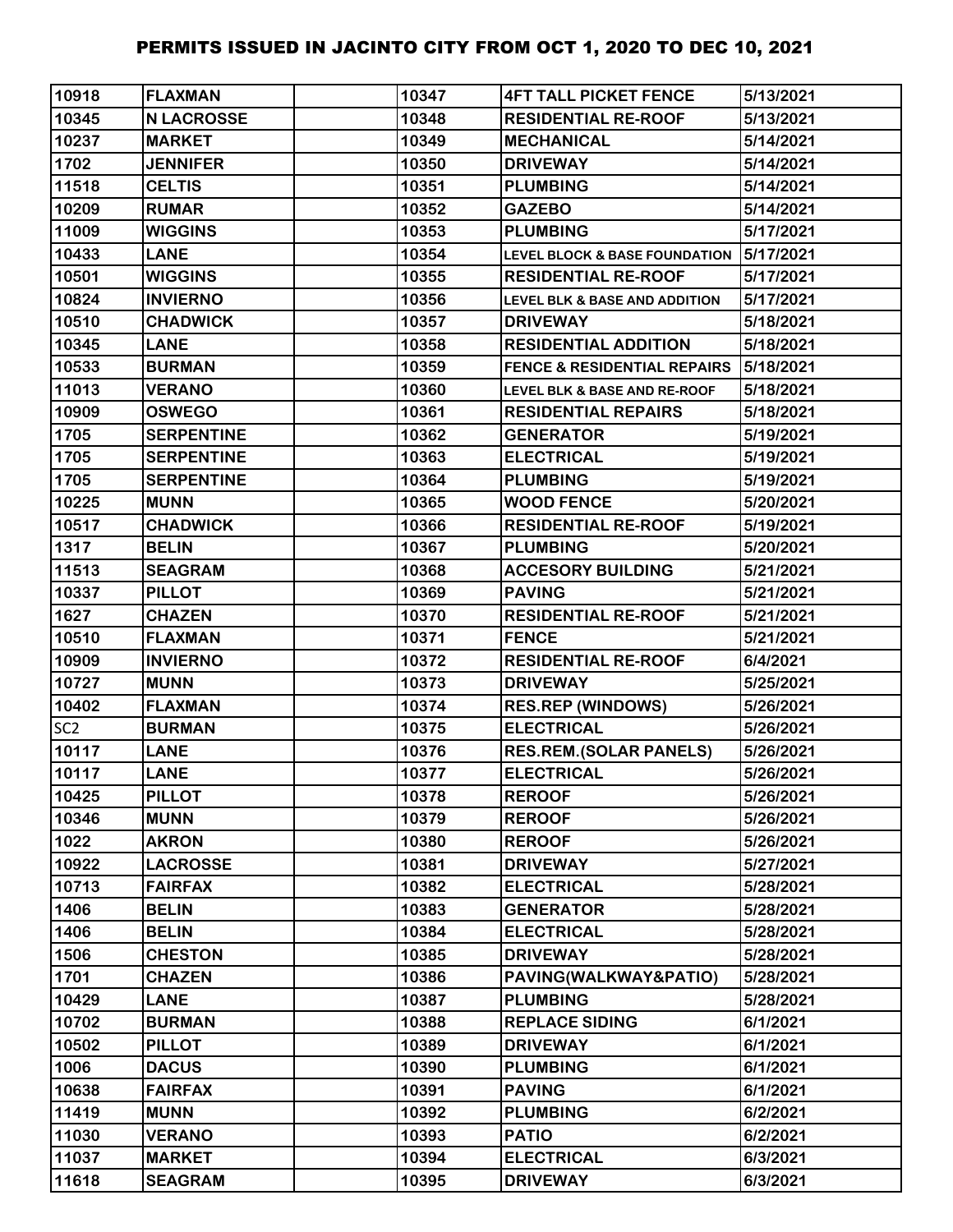| 11110 | <b>MUSCATINE</b>  |     | 10396 | <b>RESIDENTIAL REPAIRS</b>            | 6/3/2021  |
|-------|-------------------|-----|-------|---------------------------------------|-----------|
| 10533 | <b>WIGGINS</b>    |     | 10397 | <b>ELECTRICAL</b>                     | 6/4/2021  |
| 10533 | <b>WIGGINS</b>    |     | 10398 | SOLAR PANEL INSTALLATION 6/4/2021     |           |
| 10426 | <b>PALESTINE</b>  |     | 10399 | <b>GRADE/FILL DIRT</b>                | 6/4/2021  |
| 10213 | <b>BURMAN</b>     |     | 10400 | <b>ELECTRICAL</b>                     | 6/7/2021  |
| 11510 | <b>OXHAM</b>      |     | 10401 | <b>MECHANICAL</b>                     | 6/7/2021  |
| 1501  | <b>MERCURY</b>    |     | 10402 | <b>ELECTRICAL</b>                     | 6/7/2021  |
| 1006  | <b>DACUS</b>      |     | 10403 | <b>DEMOLITION-HOUSE</b>               | 6/8/2021  |
| 931   | <b>MERCURY</b>    | В   | 10404 | <b>ELECTRICAL</b>                     | 6/9/2021  |
| 931   | <b>MERCURY</b>    | А   | 10405 | ELECTRICAL #4124                      | 6/9/2021  |
| 10434 | <b>BURMAN</b>     |     | 10406 | <b>MECHANICAL</b>                     | 6/9/2021  |
| 10237 | <b>MARKET</b>     |     | 10407 | <b>PLUMBING 4" FIRE LINE</b>          | 6/9/2021  |
| 10309 | <b>PILLOT</b>     |     | 10408 | <b>PLUMBING</b>                       | 6/9/2021  |
| 10121 | <b>CHADWICK</b>   |     | 10409 | <b>ELECTRICAL</b>                     | 6/9/2021  |
| 10245 | <b>MUNN</b>       |     | 10410 | <b>DRIVEWAY</b>                       | 6/9/2021  |
| 1729  | <b>JENNIFER</b>   |     | 10411 | <b>REROOF AND REPAIR FENCE</b>        | 6/10/2021 |
| 10804 | <b>MUNN</b>       |     | 10412 | <b>ELECTRICAL</b>                     | 6/10/2021 |
| 1704  | <b>HOLLAND#1</b>  |     | 10413 | <b>GAS TEST</b>                       | 6/10/2021 |
| 10402 | <b>SLACROSSE</b>  |     | 10414 | <b>REROOF</b>                         | 6/10/2021 |
| 10329 | <b>NORVIC</b>     |     | 10415 | <b>PLUMBING</b>                       | 6/10/2021 |
| 10117 | <b>LANE</b>       |     | 10416 | <b>DRIVEWAY</b>                       | 6/10/2021 |
| 10334 | <b>N LACROSSE</b> |     | 10417 | <b>RESIDENTIAL REPAIRS</b>            | 6/10/2021 |
| 11211 | <b>MUNN</b>       |     | 10418 | PAVING CRUSHED ASPHALT                | 6/11/2021 |
| 10222 | <b>WIGGINS</b>    |     | 10419 | <b>RESIDENTIAL RE-ROOF</b>            | 6/14/2021 |
| 1522  | <b>CHESTON</b>    |     | 10420 | <b>RESIDENTIAL RE-ROOF</b>            | 6/14/2021 |
| 1501  | <b>SERPENTINE</b> |     | 10421 | <b>RESIDENTIAL RE-ROOF</b>            | 6/15/2021 |
| 10301 | <b>FAIRFAX</b>    |     | 10422 | <b>RESIDENTIAL RE-ROOF</b>            | 6/15/2021 |
| 1406  | <b>BELIN</b>      |     | 10423 | <b>PLUMBING</b>                       | 6/16/2021 |
| 10511 | <b>LACROSSE</b>   | 239 | 10424 | <b>ELECTRICAL</b>                     | 6/16/2021 |
| 10511 | <b>LACROSSE</b>   | 240 | 10425 | <b>ELECTRICAL</b>                     | 6/16/2021 |
| 10511 | <b>LACROSSE</b>   | 228 | 10426 | <b>ELECTRICAL</b>                     | 6/16/2021 |
| 10511 | <b>LACROSSE</b>   |     | 10427 | <b>ELECTRICAL</b>                     | 6/16/2021 |
| 11121 | <b>MARKET D</b>   |     | 10428 | <b>COMMERCIAL RE-ROOF</b>             | 6/16/2021 |
| 10337 | <b>BURMAN</b>     |     | 10429 | <b>FENCE</b>                          | 6/16/2021 |
| 10201 | <b>PALESTINE</b>  |     | 10430 | <b>ELECTRICAL</b>                     | 6/17/2021 |
| 10611 | <b>PALESTINE</b>  |     | 10431 | PARTIAL DEMOLITION BACK BLD 6/17/2021 |           |
| 10326 | <b>PALESTINE</b>  | В   | 10432 | <b>ELECTRICAL</b>                     | 6/17/2021 |
| 10209 | <b>RUMAR</b>      |     | 10433 | <b>WOOD SHED</b>                      | 6/18/2021 |
| 10102 | <b>NORVIC</b>     |     | 10434 | <b>RES.RE-ROOF</b>                    | 6/21/2021 |
| 10206 | <b>FLAXMAN</b>    |     | 10435 | <b>WOOD FENCE</b>                     | 6/21/2021 |
| 1611  | <b>JENNIFER</b>   |     | 10436 | <b>FENCE</b>                          | 6/21/2021 |
| 1418  | <b>JENNIFER</b>   |     | 10437 | <b>PLB</b>                            | 6/23/2021 |
| 10309 | <b>PILLOT</b>     |     | 10438 | <b>ELEC</b>                           | 6/23/2021 |
| 10610 | <b>BURMAN</b>     |     | 10439 | <b>PLB</b>                            | 6/24/2021 |
| 10613 | <b>FAIRFAX</b>    |     | 10440 | <b>LEVEL-BLK &amp; BASE</b>           | 6/25/2021 |
| 1418  | <b>HORATIO</b>    |     | 10441 | DRIVEWAY & METAL CARPORT 6/25/2021    |           |
| 10606 | <b>PILLOT</b>     |     | 10443 | <b>PAVING</b>                         | 6/25/2021 |
| 10630 | <b>FLAXMAN</b>    |     | 10444 | <b>PLB</b>                            | 6/25/2021 |
| 1113  | <b>SIESTA</b>     |     | 10445 | <b>PLB</b>                            | 6/25/2021 |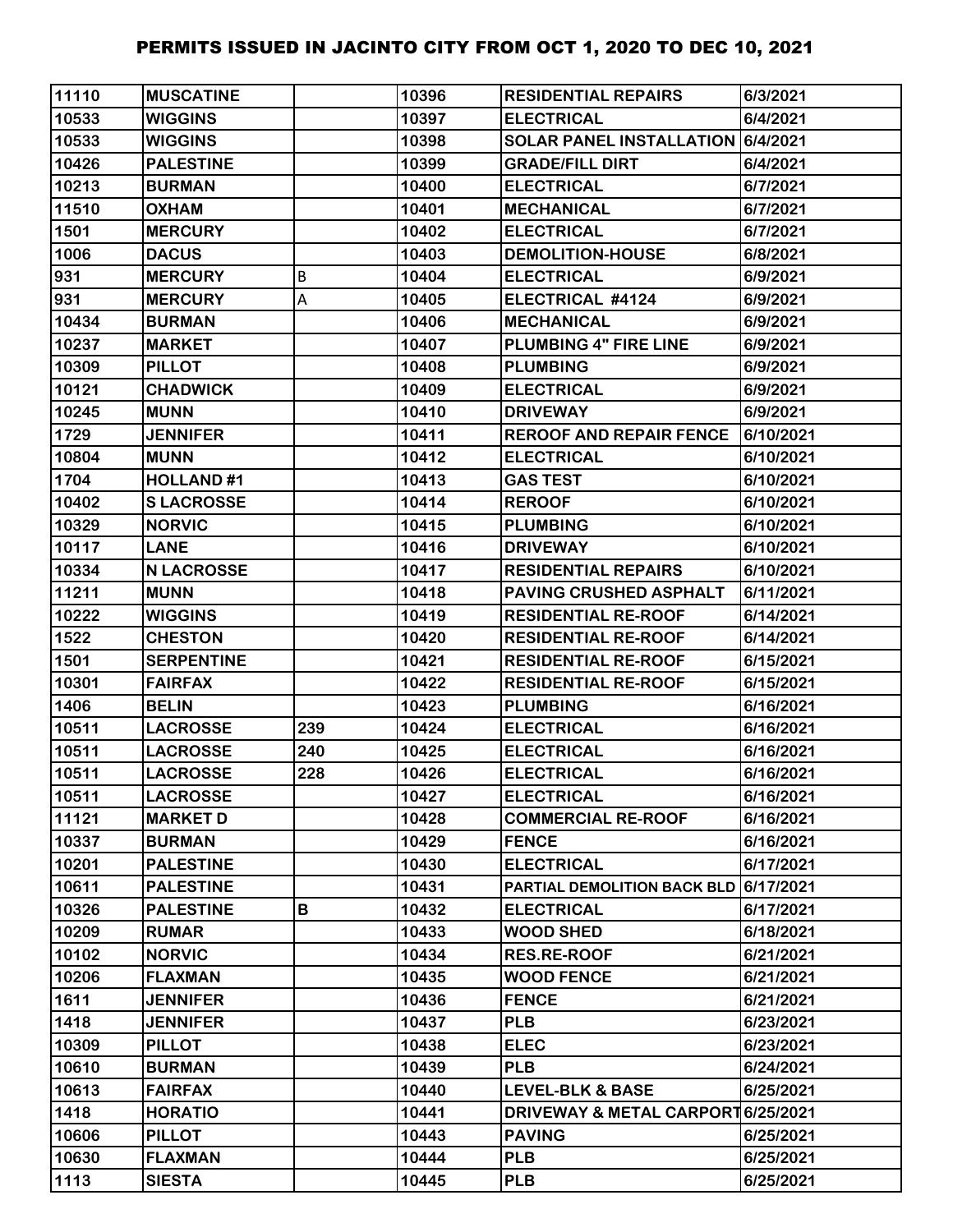| 10438 | <b>MUSCATINE</b>    |   | 10446 | <b>PAVING</b>                                 | 6/25/2021 |
|-------|---------------------|---|-------|-----------------------------------------------|-----------|
| 10145 | <b>MUNN</b>         |   | 10447 | <b>WOOD FENCE</b>                             | 6/25/2021 |
| 10217 | <b>PILLOT</b>       |   | 10448 | <b>WOOD FENCE</b>                             | 6/25/2021 |
| 10430 | <b>MUSCATINE</b>    |   | 10449 | <b>MECHANICAL</b>                             | 6/25/2021 |
| 10617 | <b>FLAXMAN</b>      |   | 10450 | <b>RESIDENTIAL RE-ROOF</b>                    | 6/28/2021 |
| 9990  | <b>EAST FWY</b>     |   | 10451 | STORM DAMAGE DEMOLITION 6/29/2021             |           |
| 11030 | <b>VERANO</b>       |   | 10452 | <b>CARPORT</b>                                | 6/29/2021 |
| 10910 | <b>MUNN</b>         |   | 10453 | <b>ELECTRICAL</b>                             | 6/30/2021 |
| 10618 | <b>PILLOT</b>       |   | 10454 | <b>PAVING</b>                                 | 7/1/2021  |
| 10506 | <b>WIGGINS</b>      |   | 10455 | PORCH AND RES. RE-ROOF                        | 7/1/2021  |
| 10134 | <b>PILLOT</b>       |   | 10456 | <b>FENCE</b>                                  | 7/1/2021  |
| 1722  | <b>CHAZEN</b>       |   | 10457 | <b>REPAIR PORCH &amp; SHED</b>                | 7/1/2021  |
| 10309 | <b>PILLOT</b>       |   | 10458 | <b>DEMOLITION OF GARAGE</b>                   | 7/1/2021  |
| 10138 | <b>MUSCATINE</b>    |   | 10459 | <b>ELECTRICAL</b>                             | 7/2/2021  |
| 10911 | <b>MUNN</b>         |   | 10460 | <b>CARPORT</b>                                | 7/2/2021  |
| 10417 | N OSWEGO            |   | 10461 | <b>FENCE</b>                                  | 7/2/2021  |
| 10625 | <b>NORVIC</b>       |   | 10462 | <b>RESIDENTIAL REPAIRS</b>                    | 7/6/2021  |
| 10625 | <b>NORVIC</b>       |   | 10463 | <b>PLUMBING</b>                               | 7/6/2021  |
| 10314 | <b>FLAXMAN</b>      |   | 10464 | <b>RESIDENTIAL RE-ROOF</b>                    | 7/6/2021  |
| 9990  | <b>EAST FREEWAY</b> | C | 10465 | <b>ELECTRICAL</b>                             | 7/7/2021  |
| 9701  | <b>MARKET</b>       |   | 10466 | <b>ELECTRICAL</b>                             | 7/7/2021  |
| 10521 | <b>WIGGINS</b>      |   | 10467 | <b>REPLACE SIDING AND WINDOV 7/7/2021</b>     |           |
| 10129 | <b>FAIRFAX</b>      |   | 10468 | <b>RESIDENTIAL RE-ROOF</b>                    | 7/7/2021  |
| 10414 | <b>FLAXMAN</b>      |   | 10469 | <b>RESIDENTIAL RE-ROOF</b>                    | 7/7/2021  |
| 10414 | <b>SLACROSSE</b>    |   | 10470 | <b>RESIDENTIAL ADDITION &amp; POR7/7/2021</b> |           |
| 10733 | <b>BURMAN</b>       |   | 10471 | <b>PAVING</b>                                 | 7/8/2021  |
| 9990  | <b>EAST FWY</b>     | B | 10472 | <b>PLUMBING</b>                               | 7/8/2021  |
| 1317  | <b>SERPENTINE</b>   |   | 10473 | <b>RESIDENTIAL RE-ROOF</b>                    | 7/9/2021  |
| 10430 | <b>MUSCATINE</b>    |   | 10474 | <b>ELECTRICAL</b>                             | 7/9/2021  |
| 10430 | <b>PALESTINE</b>    |   | 10475 | <b>BRICK SIDING</b>                           | 7/9/2021  |
| 9990  | <b>EAST FWY</b>     |   | 10476 | <b>COMMERCIAL REMODEL</b>                     | 7/12/2021 |
| 10613 | <b>MUSCATINE</b>    |   | 10477 | <b>ELECTRICAL</b>                             | 7/12/2021 |
| 10309 | <b>PILLOT</b>       |   | 10478 | <b>FENCE</b>                                  | 7/12/2021 |
| 10941 | <b>VERANO</b>       |   | 10479 | <b>REROOF</b>                                 | 7/13/2021 |
| 11618 | <b>SEAGRAM</b>      |   | 10480 | <b>RESIDENTIAL REPAIRS</b>                    | 7/13/2021 |
| 918   | <b>MERCURY</b>      | 1 | 10481 | <b>COMMERCIAL REMODEL</b>                     | 7/13/2021 |
| 1702  | <b>BELIN</b>        |   | 10482 | <b>RESIDENTIAL ADDITION</b>                   | 7/13/2021 |
| 10129 | <b>CHADWICK</b>     |   | 10483 | <b>RESIDENTIAL RE-ROOF</b>                    | 7/14/2021 |
| 1705  | <b>SERPENTINE</b>   |   | 10484 | <b>PLUMBING</b>                               | 7/14/2021 |
| 10341 | <b>PALESTINE</b>    |   | 10485 | 2 WALL SIGNS & ONE POLE SI07/14/2021          |           |
| 10341 | <b>PALESTINE</b>    |   | 10486 | <b>ELECTRICAL FOR SIGNS</b>                   | 7/14/2021 |
| 11406 | <b>MUNN</b>         |   | 10487 | <b>PAVING (IN BACK)</b>                       | 7/15/2021 |
| 10421 | <b>LANE</b>         |   | 10488 | <b>PLUMBING</b>                               | 7/16/2021 |
| 918   | <b>MERCURY</b>      | 1 | 10489 | <b>ELECTRICAL</b>                             | 7/16/2021 |
| 1602  | <b>CASPERSON</b>    |   | 10490 | <b>RESIDENTIAL RE-ROOF</b>                    | 7/16/2021 |
| 10517 | <b>WIGGINS</b>      |   | 10491 | <b>RESIDENTIAL REPAIRS</b>                    | 7/16/2021 |
| 10517 | <b>WIGGINS</b>      |   | 10492 | <b>ELECTRICAL</b>                             | 7/16/2021 |
| 10345 | <b>LANE</b>         |   | 10493 | <b>ELECTRICAL</b>                             | 7/19/2021 |
| 10533 | <b>WIGGINS</b>      |   | 10494 | <b>2 DRIVEWAYS</b>                            | 7/20/2021 |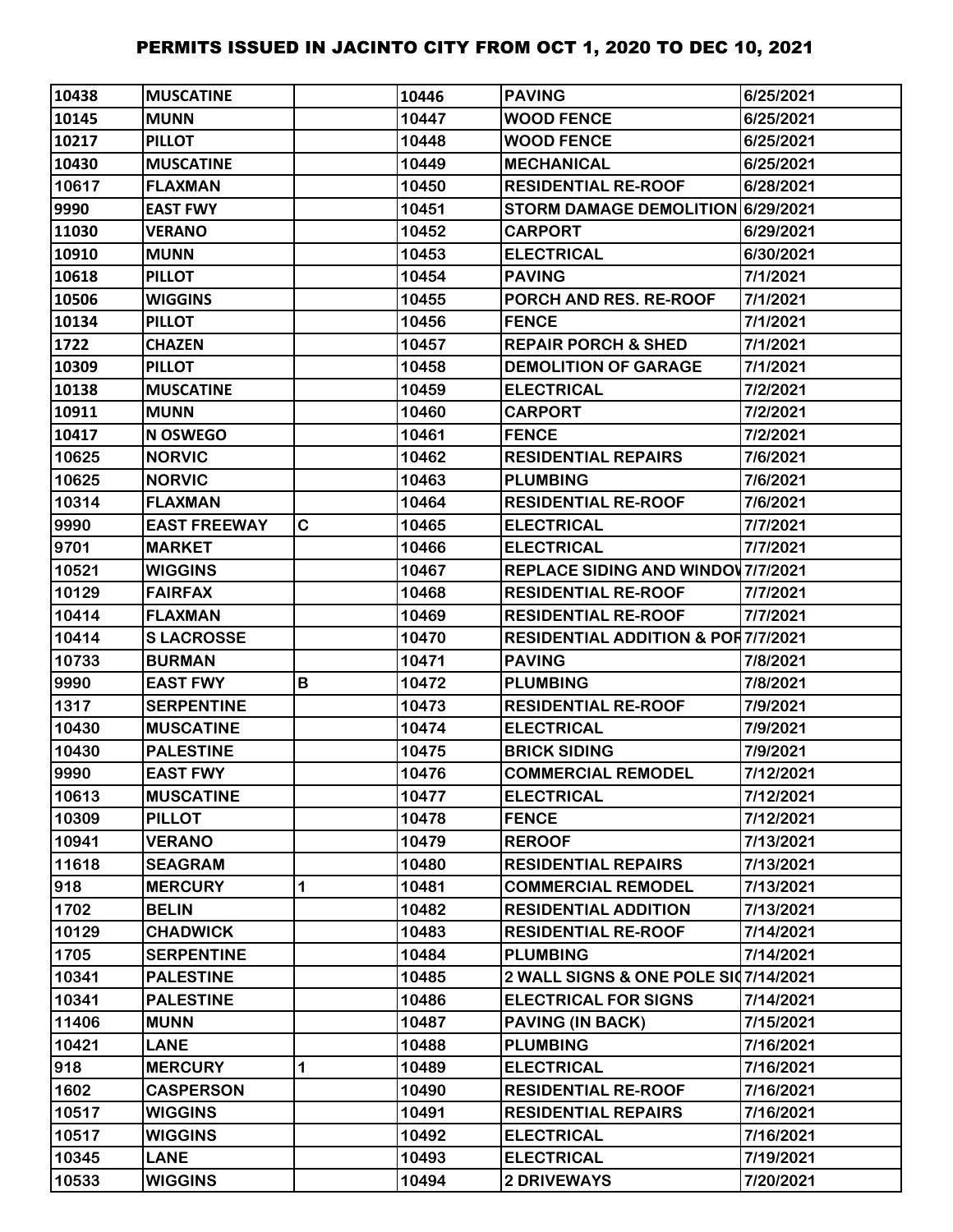| 1101  | <b>HOLLAND</b>    | B   | 10495 | <b>ELECTRICAL</b>                         | 7/20/2021 |
|-------|-------------------|-----|-------|-------------------------------------------|-----------|
| 10117 | <b>RUMAR</b>      |     | 10496 | <b>RESIDENTIAL RE-ROOF</b>                | 7/20/2021 |
| 10345 | <b>LAND</b>       |     | 10497 | <b>PLUMBING</b>                           | 7/20/2021 |
| 10114 | <b>CHADWICK</b>   |     | 10498 | <b>ELECTRICAL</b>                         | 7/21/2021 |
| 10241 | <b>FLAXMAN</b>    |     | 10499 | <b>FENCE</b>                              | 7/21/2021 |
| 10337 | <b>PILLOT</b>     |     | 10500 | <b>GARAGE ADDIITION</b>                   | 7/21/2021 |
| 11502 | <b>TILLIA</b>     |     | 10501 | <b>PLUMBING</b>                           | 7/21/2021 |
| 10521 | <b>WIGGINS</b>    |     | 10502 | <b>RESIDENTIAL RE-ROOF</b>                | 7/21/2021 |
| 1626  | <b>JENNIFER</b>   |     | 10503 | <b>RESIDENTIAL REPAIRS</b>                | 7/21/2021 |
| 11009 | <b>MUSCATINE</b>  |     | 10504 | <b>FENCE</b>                              | 7/22/2021 |
| 10309 | <b>PILLOT</b>     |     | 10505 | <b>CARPORT</b>                            | 7/23/2021 |
| 1613  | <b>MERCURY</b>    |     | 10506 | <b>NEW COMMERCIAL BUILDING 17/26/2021</b> |           |
| 1725  | <b>HOLLAND</b>    |     | 10507 | <b>GRADE/FILL DIRT</b>                    | 7/26/2021 |
| 11005 | <b>MUSCATINE</b>  |     | 10508 | <b>FENCE</b>                              | 7/26/2021 |
| 10417 | N OSWEGO          |     | 10509 | <b>6 FT WOODEN GATE</b>                   | 7/27/2021 |
| 11009 | <b>LACROSSE</b>   |     | 10510 | <b>RES. FOUNDATION REPAIR</b>             | 7/28/2021 |
| 11017 | <b>LACROSSE</b>   |     | 10511 | <b>RESIDENTIAL FOUNDATION RE7/28/2021</b> |           |
| 10506 | <b>PILLOT</b>     |     | 10512 | <b>METAL CARPORT</b>                      | 7/28/2021 |
| 10217 | <b>FLAXMAN</b>    |     | 10513 | <b>ACCESSORY BUILDING</b>                 | 7/29/2021 |
| 10518 | <b>WIGGINS</b>    |     | 10514 | <b>DRIVEWAY</b>                           | 7/29/2021 |
| 10414 | <b>SLACROSSE</b>  |     | 10515 | <b>ELECTRICAL</b>                         | 7/29/2021 |
| 1406  | <b>SERPENTINE</b> |     | 10516 | <b>RESIDENTIAL RE-ROOF</b>                | 7/30/2021 |
| 10406 | <b>MUNN</b>       |     | 10517 | <b>RESIDENTIAL RE-ROOF</b>                | 8/2/2021  |
| 10313 | <b>WIGGINS</b>    |     | 10518 | <b>PLUMBING</b>                           | 8/3/2021  |
| 1721  | <b>CHESTON</b>    |     | 10519 | <b>GATE</b>                               | 8/3/2021  |
| 1401  | <b>SERPENTINE</b> |     | 10520 | <b>FENCE</b>                              | 8/3/2021  |
| 1109  | <b>MERCURY</b>    |     | 10521 | <b>WOOD FENCE</b>                         | 8/3/2021  |
| 1106  | <b>DACUS</b>      |     | 10522 | <b>FENCE</b>                              | 8/3/2021  |
| 1407  | <b>HORATIO</b>    |     | 10523 | <b>RESIDENTIAL REPAIRS</b>                | 8/5/2021  |
| 11519 | <b>MARKET ST</b>  |     | 10524 | PLB- UNDERGROUND 6"FIRE LINE              | 8/4/2021  |
| 10827 | <b>FLAXMAN</b>    |     | 10525 | <b>IMECHANICAL</b>                        | 8/6/2021  |
| 10934 | <b>LACROSSE</b>   |     | 10526 | <b>PLUMBING</b>                           | 8/6/2021  |
| 11109 | <b>VERANO</b>     |     | 10527 | <b>PLUMBING</b>                           | 8/9/2021  |
| 11505 | <b>OGLESBY</b>    |     | 10528 | <b>ELECTRICAL</b>                         | 8/10/2021 |
| 10705 | <b>MUSCATINE</b>  |     | 10529 | <b>CARPORT-METAL</b>                      | 8/10/2021 |
| 10825 | <b>MUSCATINE</b>  |     | 10530 | <b>REPLACE SIDING</b>                     | 8/10/2021 |
| 935   | <b>MERCURY</b>    |     | 10531 | <b>DOUBLE SIDED SIGN</b>                  | 8/10/2021 |
| 935   | <b>MERCURY</b>    |     | 10532 | <b>ELECTRICAL</b>                         | 8/10/2021 |
| 10249 | <b>BURMAN</b>     |     | 10533 | <b>PAVING</b>                             | 8/10/2021 |
| 10506 | <b>CHADWICK</b>   |     | 10534 | <b>DRIVEWAY</b>                           | 8/10/2021 |
| 10530 | <b>PALESTINE</b>  |     | 10535 | <b>RESIDENTIAL - REMODEL</b>              | 8/11/2021 |
| 11410 | <b>EAST FWY</b>   | 150 | 10536 | <b>WALL SIGN</b>                          | 8/11/2021 |
| 11410 | <b>EAST FWY</b>   | 150 | 10537 | <b>ELECTRICAL</b>                         | 8/11/2021 |
| 11030 | <b>VERANO</b>     |     | 10538 | <b>DRIVEWAY</b>                           | 8/11/2021 |
| 1622  | <b>CHESTON</b>    |     | 10539 | <b>PLUMBING</b>                           | 8/12/2021 |
| 11022 | <b>FLAXMAN</b>    |     | 10540 | <b>PLUMBING</b>                           | 8/12/2021 |
| 10634 | <b>WIGGINS</b>    |     | 10541 | <b>RESIDENTIAL RE-ROOF</b>                | 8/12/2021 |
| 10249 | <b>WIGGINS</b>    |     | 10542 | <b>RESIDENTIAL RE-ROOF</b>                | 8/12/2021 |
| 10425 | <b>FLAXMAN</b>    |     | 10543 | <b>RESIDENTIAL RE-ROOF</b>                | 8/13/2021 |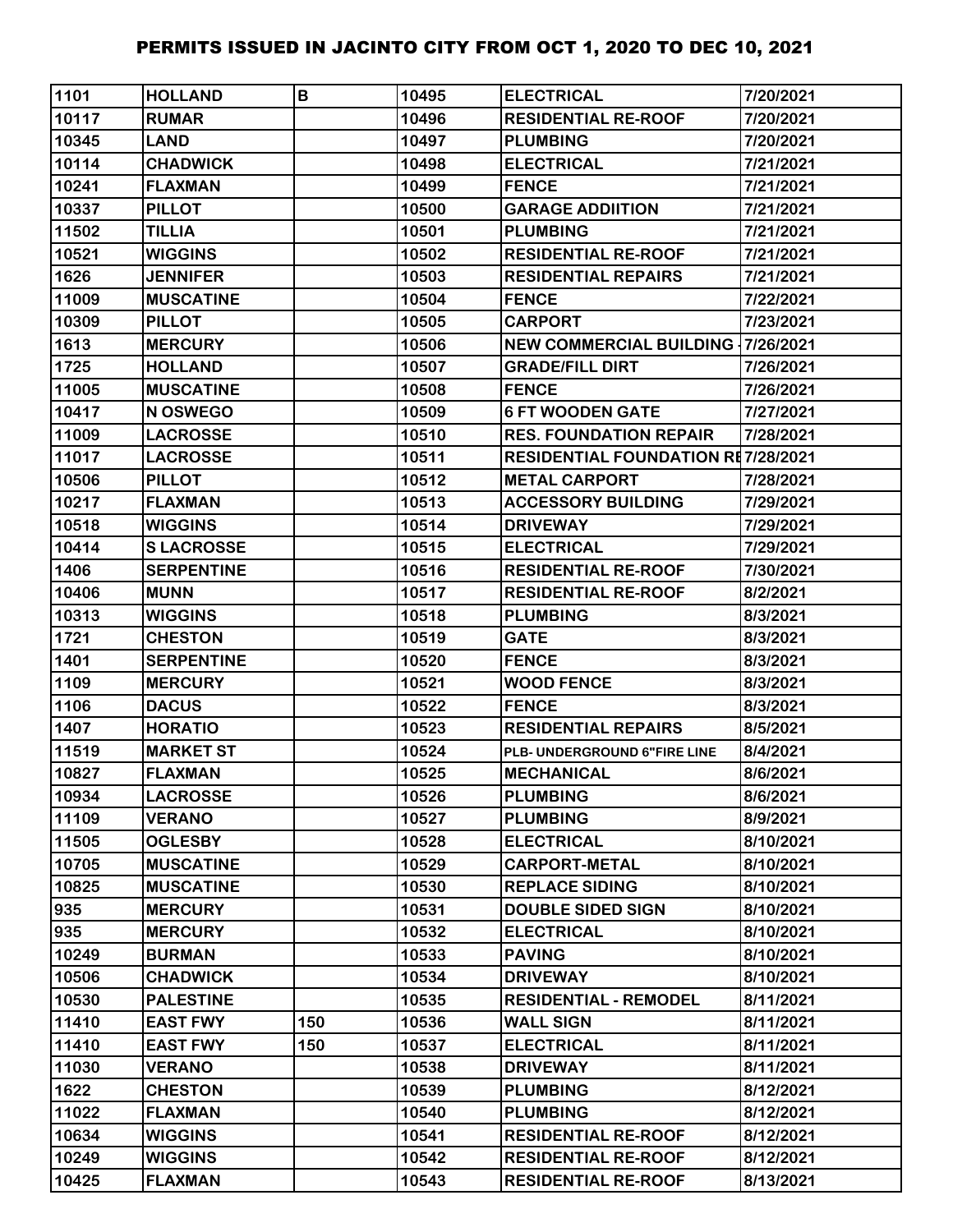| 10509 | <b>LANE</b>         |     | 10544     | <b>CARPORT</b>                      | 8/13/2021 |
|-------|---------------------|-----|-----------|-------------------------------------|-----------|
| 1306  | <b>SERPENTINE</b>   |     | 10545     | <b>RESIDENTIAL RE-ROOF</b>          | 8/16/2021 |
| 10821 | <b>LANE</b>         |     | 10546     | PAVING(ASPHALT OVERLAY-P 8/16/2021  |           |
| 10345 | N OSWEGO            |     | 10547     | <b>ELECTRICAL</b>                   | 8/16/2021 |
| 1106  | <b>DACUS</b>        |     | 10548     | <b>DEMOLITION OF GARAGE</b>         | 8/16/2021 |
| 1722  | <b>CASPERSON</b>    |     | 10549     | <b>REROOF</b>                       | 8/16/2021 |
| 1529  | <b>JENNIFER</b>     |     | 10550     | <b>MECHANICAL</b>                   | 8/17/2021 |
| 11514 | <b>CELTIS</b>       |     | 10551     | <b>DRIVEWAY</b>                     | 8/17/2021 |
| 10629 | <b>BURMAN</b>       |     | 10552     | <b>DRIVEWAY</b>                     | 8/17/2021 |
| 11102 | <b>EAST FWY</b>     | В   | 10552     | <b>ELECTRICAL</b>                   | 2/11/2021 |
| 10101 | <b>PILLOT</b>       |     | 10553     | <b>RESIDENTIAL REPAIRS</b>          | 8/18/2021 |
| 1525  | <b>CHESTON</b>      |     | 10554     | <b>RESIDENTIAL RE-ROOF</b>          | 8/18/2021 |
| 1613  | <b>MERCURY</b>      |     | 10555     | <b>PLUMBING</b>                     | 8/18/2021 |
| 1413  | <b>CHESTON</b>      |     | 10556     | <b>FENCE</b>                        | 8/19/2021 |
| 10731 | <b>MUNN</b>         |     | 10557     | <b>FENCE</b>                        | 8/20/2021 |
| 10727 | <b>MUNN</b>         |     | 10558     | <b>FENCE</b>                        | 8/20/2021 |
| 10901 | <b>MARKET</b>       |     | 10559     | <b>PAVING</b>                       | 8/20/2021 |
| 10705 | <b>BURMAN</b>       |     | 10560     | <b>MECHANICAL</b>                   | 8/20/2021 |
| 10533 | <b>WIGGINS</b>      |     | 10561     | <b>FENCE</b>                        | 8/20/2021 |
| 1407  | <b>HORATIO</b>      |     | 10562     | <b>PAVING</b>                       | 8/23/2021 |
| 1430  | <b>HORATIO</b>      |     | 10563     | <b>CARPORT AND PAVING</b>           | 8/23/2021 |
| 11017 | <b>LACROSSE</b>     |     | 10564     | <b>RESIDENTIAL REPAIRS</b>          | 8/24/2021 |
| 1529  | <b>JENNIFER</b>     |     | 10565     | <b>PLUMBING</b>                     | 8/25/2021 |
| 918   | <b>MERCURY</b>      |     | 110566    | <b>PLUMBING</b>                     | 8/26/2021 |
| 10610 | <b>LACROSSE</b>     |     | 10567     | <b>DRIVEWAY</b>                     | 8/26/2021 |
| 10906 | <b>FLAXMAN</b>      |     | 10568     | <b>BACK PORCH</b>                   | 8/26/2021 |
| 10342 | <b>NORVIC</b>       |     | 10569     | <b>PAVING-SLAB ONLY</b>             | 8/27/2021 |
| 10602 | <b>PILLOT</b>       |     | 10570     | <b>RES. REP (REPLACE POST</b>       | 8/27/2021 |
| 10138 | <b>CHADWICK</b>     |     | 10571     | <b>REROOF-SHINGLES ONLY</b>         | 8/30/2021 |
| 10145 | <b>WIGGINS</b>      |     | 10572     | <b>FENCE-WOOD</b>                   | 8/30/2021 |
| 10821 | <b>MUSCATINE</b>    |     | 10573     | <b>RESIDENTIAL REPAIRS</b>          | 8/31/2021 |
| 10114 | <b>PALESTINE</b>    |     | 10574     | <b>DEMOLITION OF EXISTING</b>       | 8/31/2021 |
| 10324 | <b>PALESTINE</b>    |     | 10575     | <b>PLUMBING</b>                     | 8/31/2021 |
| 11410 | <b>EAST FWY</b>     |     | 150 10576 | <b>ELECTRICAL</b>                   | 9/1/2021  |
| 1715  | <b>HOLLAND</b>      |     | 10577     | <b>ELECTRICAL</b>                   | 9/1/2021  |
| 11505 | <b>OGLESBY</b>      |     | 10578     | <b>PLUMBING</b>                     | 9/2/2021  |
| 10501 | <b>MUSCATINE</b>    |     | 10579     | <b>DEMOLITION OF INTERIOR</b>       | 9/3/2021  |
| 1704  | <b>HOLLAND</b>      |     | 10580     | <b>RESIDENTIAL RE-ROOF</b>          | 9/3/2021  |
| 1414  | <b>HORATIO</b>      |     | 10581     | <b>PLUMBING</b>                     | 9/7/2021  |
| 10145 | <b>CHADWICK</b>     |     | 10582     | <b>RESIDENTIAL RE-ROOF</b>          | 9/7/2021  |
| 10114 | <b>PALESTINE</b>    |     | 10583     | PLUMBING DISCONNECT                 | 9/7/2021  |
| 10402 | <b>S OSWEGO</b>     |     | 10584     | <b>DRIVEWAY</b>                     | 9/7/2021  |
| 10342 | <b>NORVIC</b>       |     | 10585     | <b>PLUMBING</b>                     | 9/7/2021  |
| 10214 | <b>PALESTINE</b>    |     | 10586     | DEMOLITION OF PORCH & SHE9/8/2021   |           |
| 1101  | <b>SIESTA</b>       |     | 10587     | <b>DEMOLITION-GARAGE</b>            | 9/8/2021  |
| 1026  | <b>AKRON</b>        |     | 10588     | RESIDENTIAL RE-ROOF (GARA 9/8/2021  |           |
| 10237 | <b>PILLOT</b>       |     | 10589     | NEW RESIDENTIAL - BUILDING 9/9/2021 |           |
| 11410 | <b>EAST FWY 150</b> | 150 | 10590     | <b>COMMERCIAL REMODEL</b>           | 9/9/2021  |
| 11202 | <b>OSWEGO</b>       |     | 10591     | <b>FOUNDATION REPAIR</b>            | 9/9/2021  |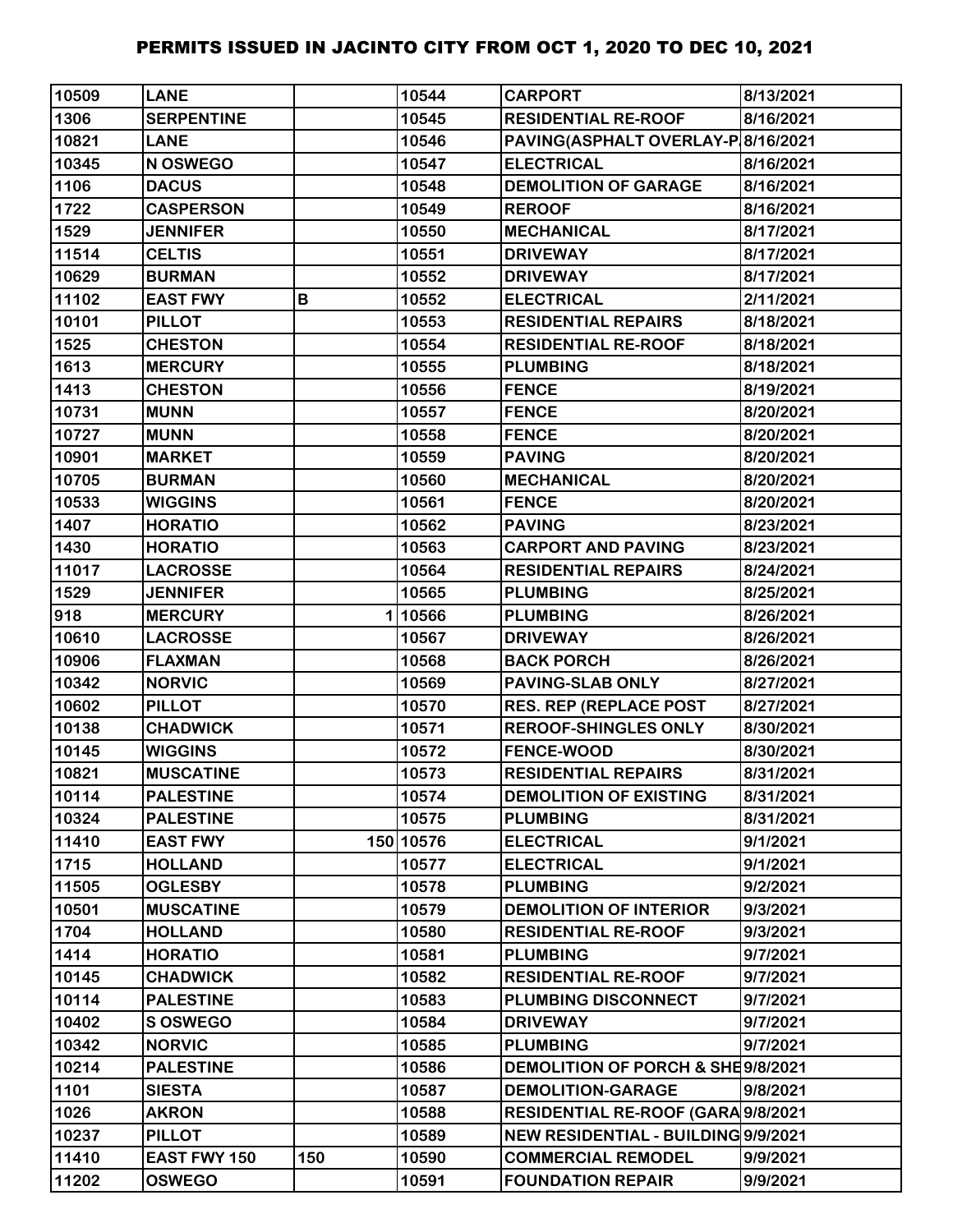| 10346 | <b>CHADWICK</b>   |     | 10592 | <b>FENCE-IRON- 6FT TALL</b>            | 9/9/2021  |
|-------|-------------------|-----|-------|----------------------------------------|-----------|
| 10705 | <b>FLAXMAN</b>    |     | 10593 | <b>ELECTRICAL</b>                      | 9/9/2021  |
| 9701  | <b>MARKET</b>     |     | 10594 | <b>COMMERCIAL REMODEL</b>              | 9/9/2021  |
| 10401 | <b>PALESTINE</b>  |     | 10595 | <b>ELECTRICAL</b>                      | 9/9/2021  |
| 10118 | <b>WIGGINS</b>    |     | 10596 | <b>REROOF</b>                          | 9/8/2021  |
| 1305  | <b>KILROY</b>     |     | 10597 | <b>ELECTRICAL</b>                      | 9/9/2021  |
| 10345 | <b>N LACROSSE</b> |     | 10598 | <b>FRONT PORCH</b>                     | 9/9/2021  |
| 10634 | <b>MUNN</b>       |     | 10599 | SOLAR PANEL INSTALLATION  9/10/2021    |           |
| 10634 | <b>MUNN</b>       |     | 10600 | <b>ELECTRICAL</b>                      | 9/10/2021 |
| 10242 | <b>PALESTINE</b>  |     | 10601 | <b>RESIDENTIAL REPAIRS-PAINT &amp;</b> | 9/10/2021 |
| 10414 | <b>CHADWICK</b>   |     | 10602 | RESIDENTIAL-REMODEL(ADDITI             | 9/10/2021 |
| 10205 | <b>LANE</b>       |     | 10603 | <b>RESIDENTIAL REPAIR</b>              | 9/13/2021 |
| 10509 | <b>BURMAN</b>     |     | 10604 | <b>CARPORT</b>                         | 9/14/2021 |
| 10602 | <b>LANE</b>       |     | 10605 | <b>PORCH &amp; REPAIR BALCONY</b>      | 9/16/2021 |
| 11420 | <b>LANE</b>       |     | 10606 | <b>RE-ROOF</b>                         | 9/16/2021 |
| 10313 | <b>WIGGINS</b>    |     | 10607 | <b>RES.REPAIRS</b>                     | 9/16/2021 |
| 11613 | <b>FLAXMAN</b>    |     | 10608 | <b>DRIVEWAY</b>                        | 9/16/2021 |
| 10337 | <b>BURMAN</b>     |     | 10609 | <b>FENCE</b>                           | 9/17/2021 |
| 11601 | <b>CELTIS</b>     |     | 10610 | <b>ELECTRICAL</b>                      | 9/17/2021 |
| 11605 | <b>CELTIS</b>     |     | 10611 | <b>ELECTRICAL</b>                      | 9/17/2021 |
| 1301  | <b>JENNIFER</b>   |     | 10612 | <b>ELECTRICAL</b>                      | 9/17/2021 |
| 10129 | <b>FAIRFAX</b>    |     | 10613 | <b>FENCE</b>                           | 9/17/2021 |
| 1101  | <b>HOLLAND</b>    |     | 10614 | <b>SIDING</b>                          | 9/20/2021 |
| 9701  | <b>MARKET</b>     |     | 10615 | <b>FENCE REPAIR</b>                    | 9/20/2021 |
| 10933 | <b>MUSCATINE</b>  |     | 10616 | <b>PLUMBING</b>                        | 9/20/2021 |
| 10522 | <b>NORVIC</b>     |     | 10617 | <b>PLUMBING</b>                        | 9/20/2021 |
| 10237 | <b>PILLOT</b>     |     | 10618 | <b>PLUMBING</b>                        | 9/21/2021 |
| 10149 | <b>FAIFAX</b>     |     | 10619 | <b>RE-ROOF</b>                         | 9/21/2021 |
| 10505 | <b>NORVIC</b>     |     | 10620 | <b>LEVEL</b>                           | 9/21/2021 |
| 10213 | <b>BURMAN</b>     |     | 10621 | <b>PLUMBING</b>                        | 9/22/2021 |
| 10414 | <b>BURMAN</b>     |     | 10622 | PORCH & RES.REPAIRS                    | 9/22/2021 |
| 1306  | <b>MERCURY</b>    |     | 10623 | <b>RE-ROOF</b>                         | 9/23/2021 |
| 11430 | <b>EAST FWY</b>   | 350 | 10624 | <b>RIGHT OF WAY</b>                    | 9/23/2021 |
| 11450 | <b>EAST FWY</b>   |     | 10625 | <b>RIGHT OF WAY</b>                    | 9/23/2021 |
| 10125 | <b>FAIRFAX</b>    |     | 10626 | <b>FENCE</b>                           | 9/24/2021 |
| 11410 | <b>EAST FWY</b>   | 150 | 10627 | <b>PLUMBING</b>                        | 9/24/2021 |
| 10317 | <b>BURMAN</b>     |     | 10628 | <b>FENCE</b>                           | 9/24/2021 |
| 10602 | <b>CHADWICK</b>   |     | 10629 | <b>RES. REPAIRS</b>                    | 9/24/2021 |
| 10701 | <b>MUSCATINE</b>  |     | 10630 | <b>PAVING</b>                          | 9/24/2021 |
| 1401  | <b>JENNIFER</b>   |     | 10631 | <b>DRIVEWAY</b>                        | 9/24/2021 |
| 10802 | <b>LACROSSE</b>   |     | 10632 | <b>CARPORT</b>                         | 9/24/2021 |
| 1306  | <b>MERCURY</b>    |     | 10633 | COMMERCIAL REPAIRS-SIDINQ9/24/2021     |           |
| 9990  | <b>EAST FWY</b>   | E   | 10634 | <b>SIGN</b>                            | 9/27/2021 |
| 9990  | <b>EAST FWY</b>   | E   | 10635 | <b>ELECTRICAL</b>                      | 9/27/2021 |
| 10602 | <b>EAST FWY</b>   |     | 10636 | <b>FENCE</b>                           | 9/27/2021 |
| 1306  | <b>MERCURY</b>    |     | 10637 | <b>COMMERCIAL DOORS AND WINDOW</b>     | 9/28/2021 |
| 1625  | <b>JENNIFER</b>   |     | 10638 | WOOD FENCE-LEFT SIDE OF HOM            | 9/28/2021 |
| 11601 | <b>MARKET ST</b>  |     | 10639 | DEMOLITION OF CELL PHONE TO            | 9/29/2021 |
| 10117 | <b>CHADWICK</b>   |     | 10640 | <b>LEVEL-BLK &amp; BASE</b>            | 9/29/2021 |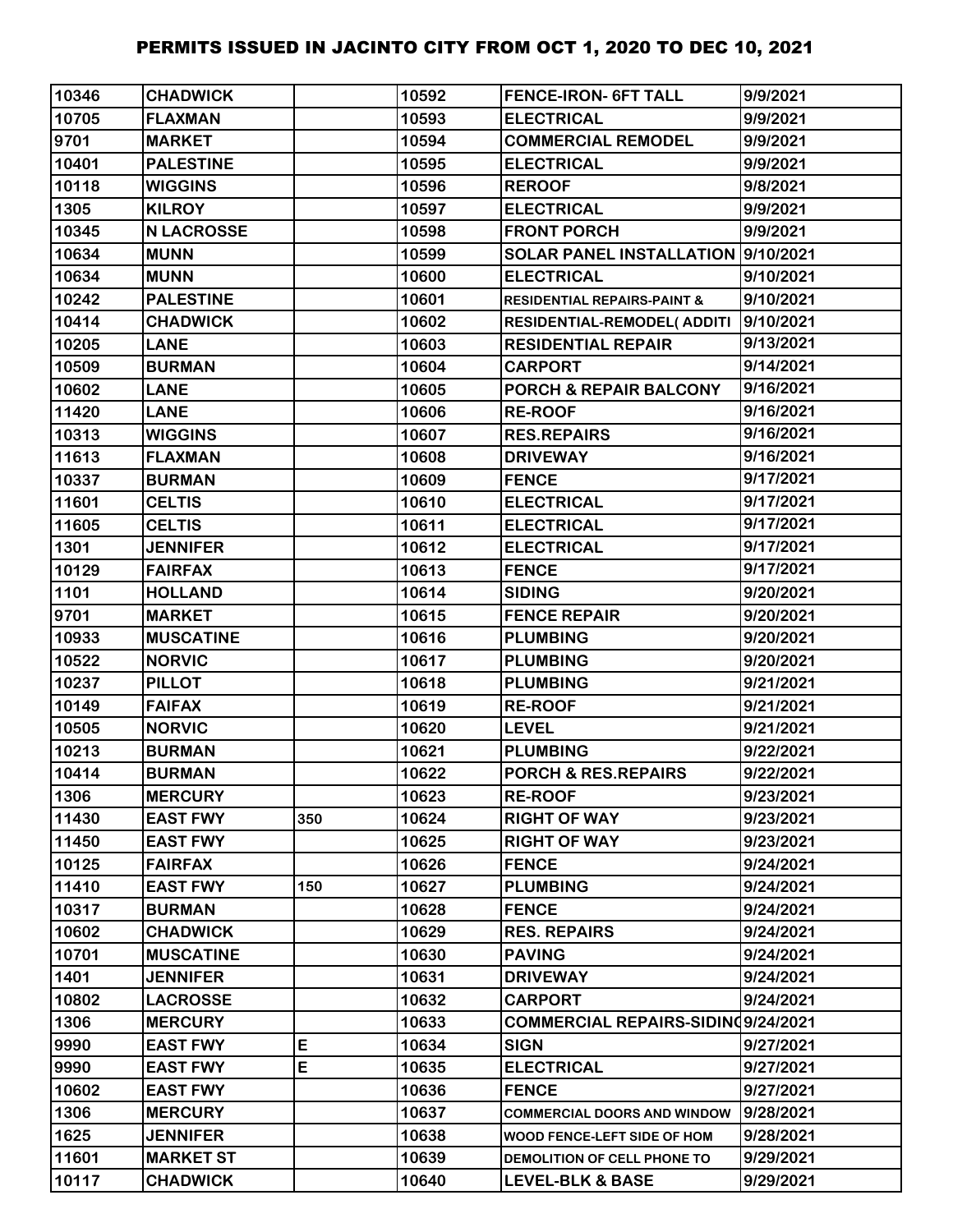| 10725 | <b>NORVIC</b>     |     | 10641 | <b>LEVEL-BLK &amp; BASE</b>               | 9/30/2021  |
|-------|-------------------|-----|-------|-------------------------------------------|------------|
| 11015 | <b>MARKET</b>     | B   | 10642 | <b>COMMERCIAL (DOORS)</b>                 | 10/4/2021  |
| 1705  | <b>SERPENTINE</b> |     | 10643 | <b>PLUMBING</b>                           | 10/4/2021  |
| 10138 | <b>NORVIC</b>     |     | 10644 | <b>RESIDENTIAL REPAIRS</b>                | 10/4/2021  |
| 10530 | <b>MUNN</b>       |     | 10645 | <b>RESIDENTIAL RE-ROOF</b>                | 10/4/2021  |
| 10333 | <b>PILLOT</b>     |     | 10646 | PAVING-F.PORCH CEMENT REP.                | 10/4/2021  |
| 10410 | <b>PALESTINE</b>  |     | 10647 | <b>RAISE ROOF PITCH &amp; RES.REPAIRS</b> | 10/4/2021  |
| 10321 | <b>CHADWICK</b>   |     | 10648 | <b>RE-ROOF</b>                            | 10/5/2021  |
| 10522 | <b>NORVIC</b>     |     | 10649 | <b>RES.REP (Boiler Closet)</b>            | 10/5/2021  |
| 10410 | <b>PALESTINE</b>  |     | 10650 | <b>ELECTRICAL</b>                         | 10/5/2021  |
| 10213 | <b>BURMAN</b>     |     | 10651 | <b>PLUMBING</b>                           | 10/6/2021  |
| 9990  | <b>EAST FWY</b>   | B   | 10652 | <b>COMMERCIAL REMODEL</b>                 | 10/6/2021  |
| 10422 | <b>S OSWEGO</b>   |     | 10653 | <b>RESIDENTIAL REPAIRS</b>                | 10/6/2021  |
| 10610 | <b>BURMAN</b>     |     | 10654 | <b>MECHANICAL</b>                         | 10/6/2021  |
| 10906 | <b>MUSCATINE</b>  |     | 10655 | <b>WOOD FENCE</b>                         | 10/7/2021  |
| 10342 | <b>NORVIC</b>     |     | 10656 | <b>RESIDENTIAL ADDITION</b>               | 10/7/2021  |
| 10609 | <b>LANE</b>       |     | 10657 | <b>RESIDENTIAL REPAIRS</b>                | 10/7/2021  |
| 9990  | <b>EAST FWY</b>   | B   | 10658 | <b>PLUMBING</b>                           | 10/7/2021  |
| 9990  | <b>EAST FWY</b>   | B   | 10659 | <b>ELECTRICAL</b>                         | 10/7/2021  |
| 9990  | <b>EAST FWY</b>   | B   | 10660 | <b>MECHANICAL</b>                         | 10/8/2021  |
| 10609 | <b>LANE</b>       |     | 10661 | <b>PLUMBING</b>                           | 10/8/2021  |
| 1737  | <b>CHESTON</b>    |     | 10662 | <b>PLUMBING</b>                           | 10/8/2021  |
| 10606 | <b>PILLOT</b>     |     | 10663 | <b>BACK PORCH</b>                         | 10/8/2021  |
| 1513  | <b>SHERYL</b>     |     | 10664 | <b>RESIDENTIAL REPIRS</b>                 | 10/8/2021  |
| 10150 | <b>PILLOT</b>     |     | 10665 | <b>RESIDENTIAL REPAIR</b>                 | 10/11/2021 |
| 10150 | <b>PILLOT</b>     |     | 10666 | <b>ELECTRICAL</b>                         | 10/11/2021 |
| 10138 | <b>FLAXMAN</b>    |     | 10667 | <b>SOLAR PANELS</b>                       | 10/11/2021 |
| 10138 | <b>FLAXMAN</b>    |     | 10668 | <b>ELECTRICAL</b>                         | 10/11/2021 |
| 10913 | <b>OSWEGO</b>     |     | 10669 | <b>RESIDENTIAL RE-ROOF</b>                | 10/11/2021 |
| 10314 | <b>EAST FWY</b>   | B   | 10670 | <b>ELECTRICAL</b>                         | 10/12/2021 |
| 10337 | <b>PILLOT</b>     |     | 10671 | <b>ELECTRICAL</b>                         | 10/13/2021 |
| 10921 | <b>WIGGINS</b>    |     | 10672 | <b>DEMOLITION</b>                         | 10/13/2021 |
| 10921 | <b>WIGGINS</b>    |     | 10673 | <b>NEW RESIDENTIAL HOME</b>               | 10/13/2021 |
| 10230 | <b>EAST FWY</b>   | 2/3 | 10674 | <b>R.O.W(INSTALL SM</b>                   | 10/14/2021 |
| 10502 | <b>PILLOT</b>     |     | 10675 | <b>REPLACE SIDING</b>                     | 10/14/2021 |
| 10909 | <b>MUSCATINE</b>  |     | 10676 | <b>RESIDENTIAL REPAIR</b>                 | 10/14/2021 |
| 10610 | <b>BURMAN</b>     |     | 10677 | <b>ELECTRICAL</b>                         | 10/14/2021 |
| 11410 | <b>EAST FWY</b>   | 150 | 10678 | <b>FIRE PROTECTION</b>                    | 10/15/2021 |
| 10529 | <b>LACROSSE</b>   |     | 10679 | <b>REROOF</b>                             | 10/15/2021 |
| 4202  | <b>FIDELITY</b>   |     | 10680 | <b>SIGN</b>                               | 10/15/2021 |
| 4202  | <b>FIDELITY</b>   |     | 10681 | <b>ELECTRICAL</b>                         | 10/15/2021 |
| 11117 | <b>MARKET</b>     |     | 10682 | <b>FENCE</b>                              | 10/15/2021 |
| 10134 | <b>PALESTINE</b>  |     | 10683 | <b>PLUMBING</b>                           | 10/18/2021 |
| 9990  | <b>EAST FWY</b>   | B   | 10684 | <b>PLUMBING</b>                           | 10/18/2021 |
| 10433 | <b>PALESTINE</b>  |     | 10685 | <b>RE-ROOF ONLY</b>                       | 10/19/2021 |
| 10433 | <b>PALESTINE</b>  |     | 10686 | <b>DRIVEWAY-HAS DIP-GUTTER</b>            | 10/19/2021 |
| 10525 | <b>BURMAN</b>     |     | 10687 | <b>PLUMBING</b>                           | 10/19/2021 |
| 10214 | <b>PALESTINE</b>  |     | 10688 | <b>LEVEL-SLAB</b>                         | 10/19/2021 |
| 10606 | <b>CHADWICK</b>   |     | 10689 | <b>ACCESSORY BUILDING</b>                 | 10/19/2021 |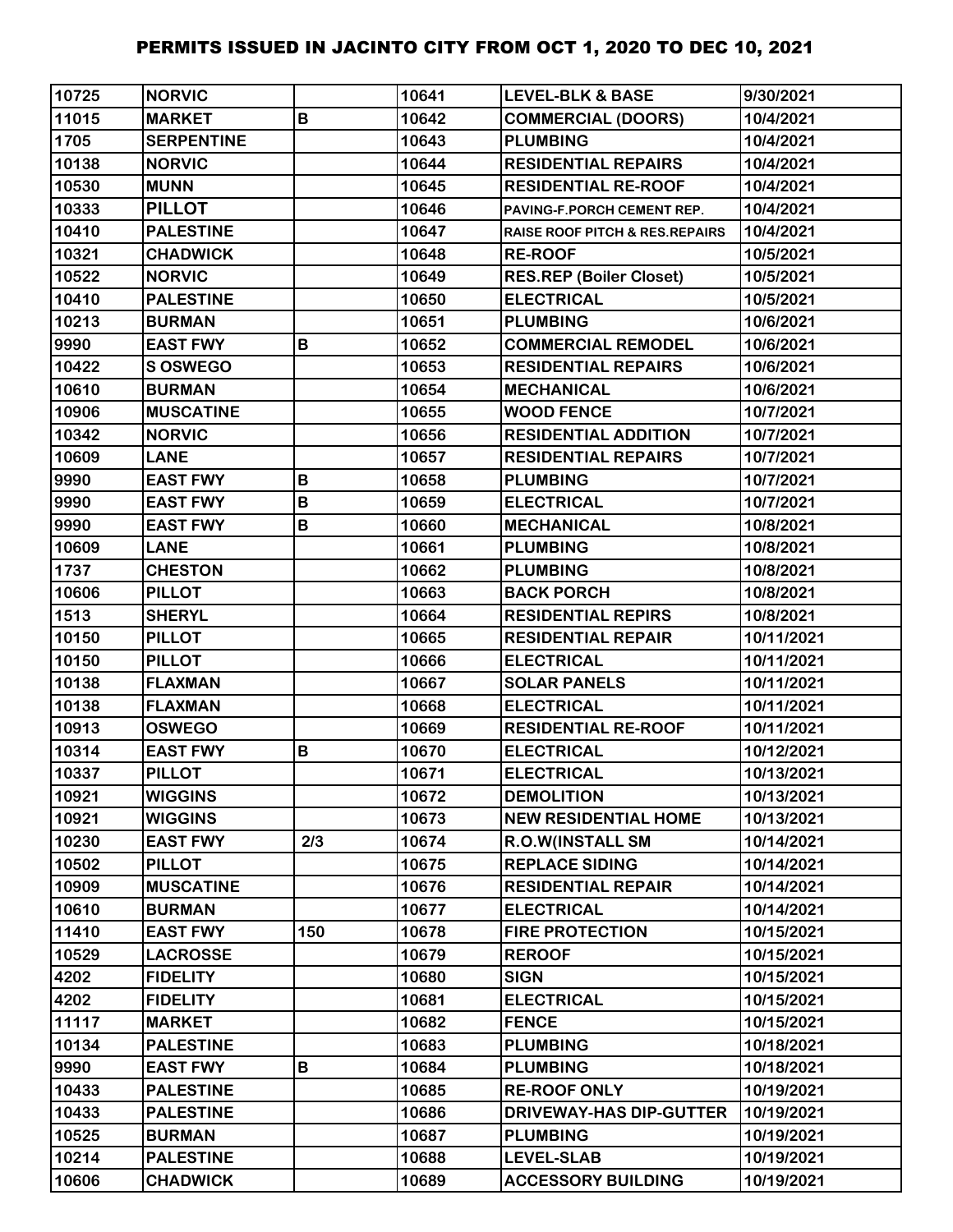| 1606  | <b>BELIN</b>      |   | 10690 | <b>PLUMBING</b>                            | 10/19/2021 |
|-------|-------------------|---|-------|--------------------------------------------|------------|
| 1638  | <b>BELIN</b>      |   | 10691 | <b>GRADE/FILL DIRT</b>                     | 10/19/2021 |
| 10149 | <b>FLAXMAN</b>    |   | 10692 | <b>REROOF</b>                              | 10/20/2021 |
| 10912 | <b>EAST FWY</b>   |   | 10693 | <b>WALL SIGN</b>                           | 10/20/2021 |
| 10912 | <b>EAST FWY</b>   |   | 10694 | DOUBLE SIDED SIGN ON POLE 10/20/2021       |            |
| 10149 | <b>FAIRFAX</b>    |   | 10695 | <b>PLUMBING</b>                            | 10/20/2021 |
| 1501  | <b>JENNIFER</b>   |   | 10696 | <b>RESIDENTIAL REPAIRS</b>                 | 10/21/2021 |
| 10114 | <b>PALESTINE</b>  |   | 10697 | NEW RESIDENTIAL - BUILDING 10/21/2021      |            |
| 1638  | <b>BELIN</b>      |   | 10698 | <b>WOOD FENCE</b>                          | 10/21/2021 |
| 10909 | <b>MUSCATINE</b>  |   | 10699 | BLOCK & BASE FOUNDATION (10/21/2021        |            |
| 10522 | <b>FLAXMAN</b>    |   | 10700 | <b>DRIVEWAY</b>                            | 10/21/2021 |
| 10226 | <b>MUNN</b>       |   | 10701 | <b>RESIDENTIAL RE-ROOF</b>                 | 10/22/2021 |
| 10125 | <b>RUMAR</b>      |   | 10702 | RESD REP-BTHRM FLRS/SHWR 10/22/2021        |            |
| 10521 | <b>NORVIC</b>     |   | 10703 | ACCESSORY BUILDING-SHED 10/25/2021         |            |
| 10117 | <b>PALESTINE</b>  |   | 10704 | RES.REPAIRS(SIDING, PAINT, F 10/25/2021    |            |
| 10518 | <b>WIGGINS</b>    |   | 10705 | <b>ACCESSORY BUILDING</b>                  | 10/25/2021 |
| 10725 | <b>NORVIC</b>     |   | 10706 | <b>PLUMBING</b>                            | 10/25/2021 |
| 10409 | <b>N LACROSSE</b> |   | 10707 | <b>RESIDENTIAL REPAIRS</b>                 | 10/26/2021 |
| 10530 | <b>NORVIC</b>     |   | 10708 | <b>REPLACE SIDING</b>                      | 10/26/2021 |
| 1405  | <b>HOLLAND</b>    |   | 10709 | <b>PLUMBING</b>                            | 10/27/2021 |
| 10608 | <b>OSWEGO</b>     |   | 10710 | <b>SOLAR PANELS</b>                        | 10/27/2021 |
| 10608 | <b>OSWEGO</b>     |   | 10711 | <b>ELECTRICAL</b>                          | 10/27/2021 |
| 10333 | <b>MUNN</b>       |   | 10712 | <b>RESIDENTIAL RE-ROOF</b>                 | 10/27/2021 |
| 10905 | <b>VERANO</b>     |   | 10713 | <b>PLUMBING</b>                            | 10/28/2021 |
| 10433 | <b>PALESTINE</b>  |   | 10714 | <b>ELECTRICAL</b>                          | 10/28/2021 |
| 10237 | <b>PILLOT</b>     |   | 10715 | <b>ELECTRICAL</b>                          | 10/28/2021 |
| 10209 | <b>FLAXMAN</b>    |   | 10716 | <b>RESIDENTIAL RE-ROOF</b>                 | 10/28/2021 |
| 1613  | <b>MERCURY</b>    |   | 10717 | <b>MECHANICAL</b>                          | 10/29/2021 |
| 10114 | <b>PALESTINE</b>  |   | 10718 | <b>PLUMBING</b>                            | 10/29/2021 |
| 11506 | <b>LANE</b>       |   | 10719 | <b>ELECTRICAL</b>                          | 10/29/2021 |
| 10901 | <b>LACROSSE</b>   |   | 10720 | <b>WOOD FENCE 6FT TALL</b>                 | 11/1/2021  |
| 10901 | <b>OSWEGO</b>     |   | 10721 | <b>NEW GARAGE FOUNDATION ONL 11/1/2021</b> |            |
| 1613  | <b>MERCURY</b>    |   | 10722 | <b>DRIVEWAY</b>                            | 11/1/2021  |
| 10334 | <b>FAIRFAX</b>    |   | 10723 | <b>FENCE AND SIDING</b>                    | 11/1/2021  |
| 10345 | <b>FLAXMAN</b>    |   | 10724 | <b>DRIVEWAY</b>                            | 11/1/2021  |
| 10605 | <b>BURMAN</b>     |   | 10725 | <b>REROOF</b>                              | 11/1/2021  |
| 10203 | <b>MARKET</b>     | н | 10726 | <b>ELECTRICAL</b>                          | 11/1/2021  |
| 1529  | <b>JENNIFER</b>   |   | 10727 | <b>PLUMBING</b>                            | 11/2/2021  |
| 10421 | <b>MUSCATINE</b>  |   | 10728 | <b>FOUNDATION REPAIR</b>                   | 11/3/2021  |
| 10118 | <b>MUNN</b>       |   | 10729 | <b>DEMOLITION (GARAGE)</b>                 | 11/3/2021  |
| 10150 | <b>WIGGINS</b>    |   | 10730 | <b>REROOF</b>                              | 11/3/2021  |
| 10202 | <b>WIGGINS</b>    |   | 10732 | <b>RESIDENTIAL RE-ROOF</b>                 | 11/5/2021  |
| 10734 | <b>NORVIC</b>     |   | 10734 | <b>ELECTRICAL</b>                          | 11/5/2021  |
| 10237 | <b>PILLOT</b>     |   | 10735 | <b>MECHANICAL</b>                          | 11/5/2021  |
| 10706 | <b>LACROSSE</b>   |   | 10736 | <b>PLUMBING</b>                            | 11/8/2021  |
| 1726  | <b>BELIN</b>      |   | 10737 | <b>RESIDENTIAL REPAIRS</b>                 | 11/8/2021  |
| 11021 | <b>FLAXMAN</b>    |   | 10738 | <b>REROOF</b>                              | 11/8/2021  |
| 10342 | <b>NORVIC</b>     |   | 10739 | <b>ELECTRICAL</b>                          | 11/8/2021  |
| 10713 | <b>MUSCATINE</b>  |   | 10740 | <b>ELECTRICAL</b>                          | 11/8/2021  |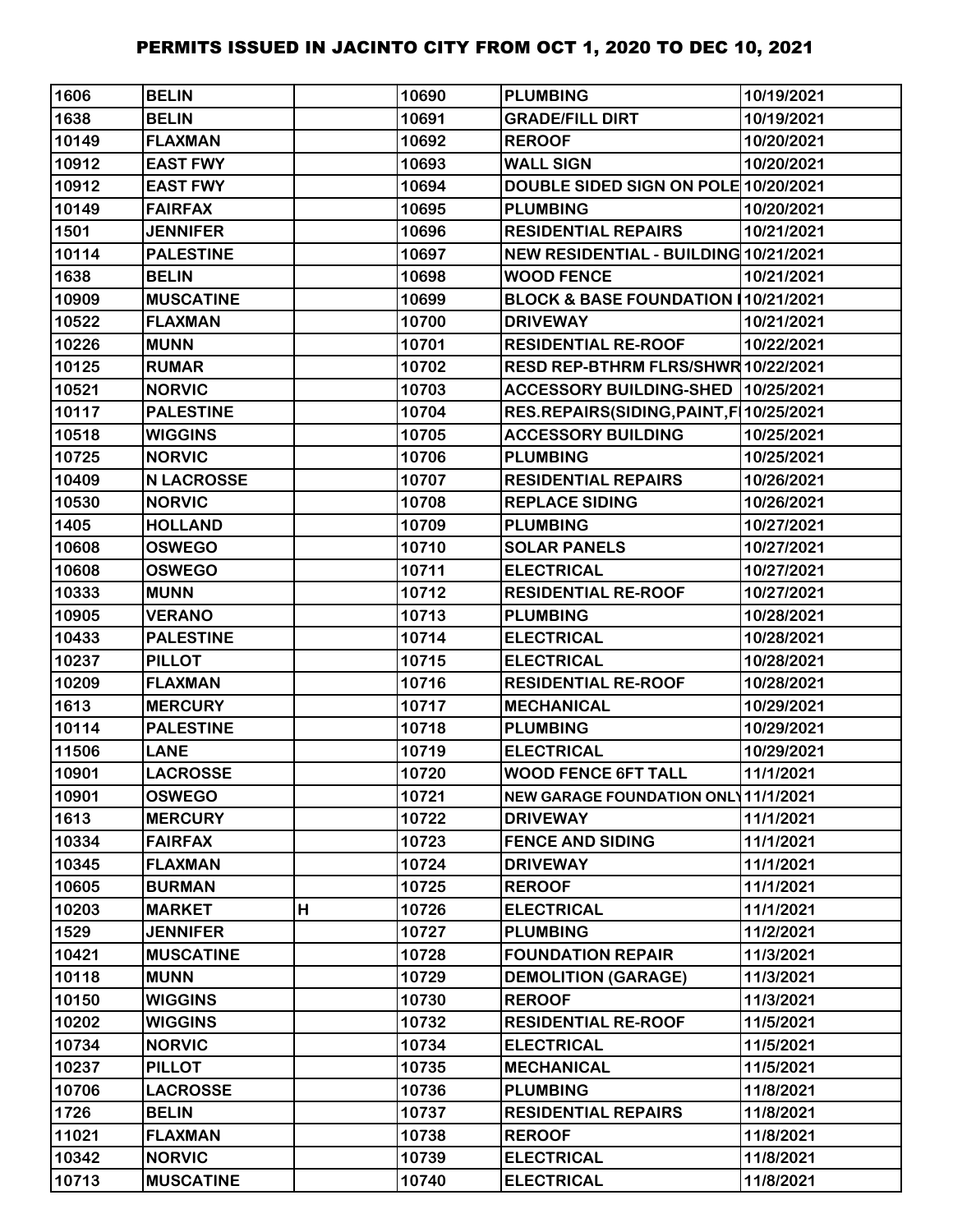| 10905 | <b>INVIERNO</b>   | 10741 | <b>DEMOLITION</b>                        | 11/8/2021  |
|-------|-------------------|-------|------------------------------------------|------------|
| 10214 | <b>PALESTINE</b>  | 10742 | <b>RESIDENTIAL REPAIRS</b>               | 11/9/2021  |
| 10701 | <b>PILLOT</b>     | 10743 | <b>ELECTRICAL</b>                        | 11/9/2021  |
| 10317 | <b>MUNN</b>       | 10744 | <b>REROOF</b>                            | 11/9/2021  |
| 1514  | <b>BELIN</b>      | 10745 | <b>RESIDENTIAL ADDITION</b>              | 11/10/2021 |
| 10230 | EAST FWY 2/3      | 10746 | <b>ELECTRICAL</b>                        | 11/10/2021 |
| 10142 | <b>NORVIC</b>     | 10747 | <b>PLUMBING - GTO</b>                    | 11/10/2021 |
| 10706 | <b>FLAXMAN</b>    | 10748 | <b>SIDING</b>                            | 11/10/2021 |
| 11617 | <b>LORD</b>       | 10749 | <b>FENCE (GATE)</b>                      | 11/11/2021 |
| 10634 | <b>CHADWICK</b>   | 10750 | <b>ELECTRICAL</b>                        | 11/11/2021 |
| 10743 | <b>NORVIC</b>     | 10751 | <b>PLUMBING</b>                          | 11/11/2021 |
| 10401 | <b>FLAXMAN</b>    | 10752 | <b>SIDING, WINDOWS &amp; DOORS</b>       | 11/11/2021 |
| 10230 | <b>EAST FWY</b>   | 10753 | <b>PLUMBING</b>                          | 11/11/2021 |
| 11420 | <b>LANE</b>       | 10754 | <b>ELECTRICAL</b>                        | 11/11/2021 |
| 10345 | <b>N LACROSSE</b> | 10755 | <b>SIDING AND WINDOWS</b>                | 11/12/2021 |
| 1513  | <b>SHERYL</b>     | 10756 | <b>ELECTRICAL</b>                        | 11/12/2021 |
| 11500 | <b>EAST FWY</b>   | 10757 | <b>ELECTRICAL - SIGN</b>                 | 11/12/2021 |
| 11500 | <b>EAST FWY</b>   | 10758 | SIGN A, B, C & D                         | 11/12/2021 |
| 1708  | <b>KERBY</b>      | 10759 | <b>REROOF</b>                            | 11/15/2021 |
| 10705 | <b>MARKET</b>     | 10761 | PAVING-PARKING LOT REPAIR 11/15/2021     |            |
| 11519 | <b>MARKET ST</b>  | 10762 | <b>PLUMBING</b>                          | 11/15/2021 |
| 10101 | <b>NORVIC</b>     | 10763 | <b>REROOF</b>                            | 11/17/2021 |
| 10714 | <b>FLAXMAN</b>    | 10764 | <b>ACCESSORY BUIILDING</b>               | 11/17/2021 |
| 10501 | <b>MUSCATINE</b>  | 10765 | REPLACE SHEET METAL ROOF 11/18/2021      |            |
| 10512 | <b>MUSCATINE</b>  | 10766 | <b>PAVING</b>                            | 11/18/2021 |
| 11519 | <b>MARKET ST</b>  | 10767 | <b>PLUMBING</b>                          | 11/18/2021 |
| 10142 | <b>PALESTINE</b>  | 10768 | <b>CARPORT</b>                           | 11/18/2021 |
| 10409 | N OSWEGO          | 10769 | <b>CARPORT</b>                           | 11/18/2021 |
| 10336 | <b>PALESTINE</b>  | 10770 | <b>SIGN</b>                              | 11/19/2021 |
| 1402  | <b>HOLLAND</b>    | 10771 | <b>MECHANICAL</b>                        | 11/19/2021 |
| 1613  | <b>MERCURY</b>    | 10772 | <b>ELECTRICAL</b>                        | 11/19/2021 |
| 11519 | <b>MARKET ST</b>  | 10773 | <b>PAVING</b>                            | 11/19/2021 |
| 10921 | <b>WIGGINS</b>    | 10774 | <b>PLUMBING</b>                          | 11/19/2021 |
| 10429 | <b>PALESTINE</b>  | 10775 | <b>PAVING</b>                            | 11/19/2021 |
| 11501 | <b>TILIA</b>      | 10776 | RESIDENTIAL ADDITION & REPAIR 11/22/2021 |            |
| 11450 | <b>EAST FWY</b>   | 10777 | NEW LED DIGITAL BILLBOARD 11/22/2021     |            |
| 10832 | <b>LANE</b>       | 10778 | <b>PLUMBING</b>                          | 11/22/2021 |
| 1625  | <b>JENNIFER</b>   | 10779 | <b>PLUMBING</b>                          | 11/22/2021 |
| 10518 | <b>FLAXMAN</b>    | 10780 | <b>REROOF</b>                            | 11/22/2021 |
| 1211  | <b>MERCURY</b>    | 10781 | <b>REPAIR SHED</b>                       | 11/22/2021 |
| 1317  | <b>JENNIFER</b>   | 10782 | <b>REPLACE SIDING</b>                    | 11/22/2021 |
| 10230 | <b>EAST FWY</b>   | 10783 | <b>DEMOLITION</b>                        | 11/23/2021 |
| 10525 | <b>BURMAN</b>     | 10784 | <b>MECHANICAL</b>                        | 11/23/2021 |
| 10525 | <b>BURMAN</b>     | 10785 | <b>ELECTRICAL</b>                        | 11/24/2021 |
| 11216 | <b>MUNN</b>       | 10786 | <b>PLUMBING</b>                          | 11/24/2021 |
| 10230 | <b>EAST FWY</b>   | 10787 | NEW COMMERCIAL - BUILDING11/24/2021      |            |
| 10909 | <b>MUSCATINE</b>  | 10788 | <b>RESIDENTIAL RE-ROOF</b>               | 11/24/2021 |
| 10810 | <b>BURMAN</b>     | 10789 | <b>PAVING</b>                            | 11/29/2021 |
| 10101 | <b>FLAXMAN</b>    | 10790 | <b>PLUMBING</b>                          | 11/29/2021 |